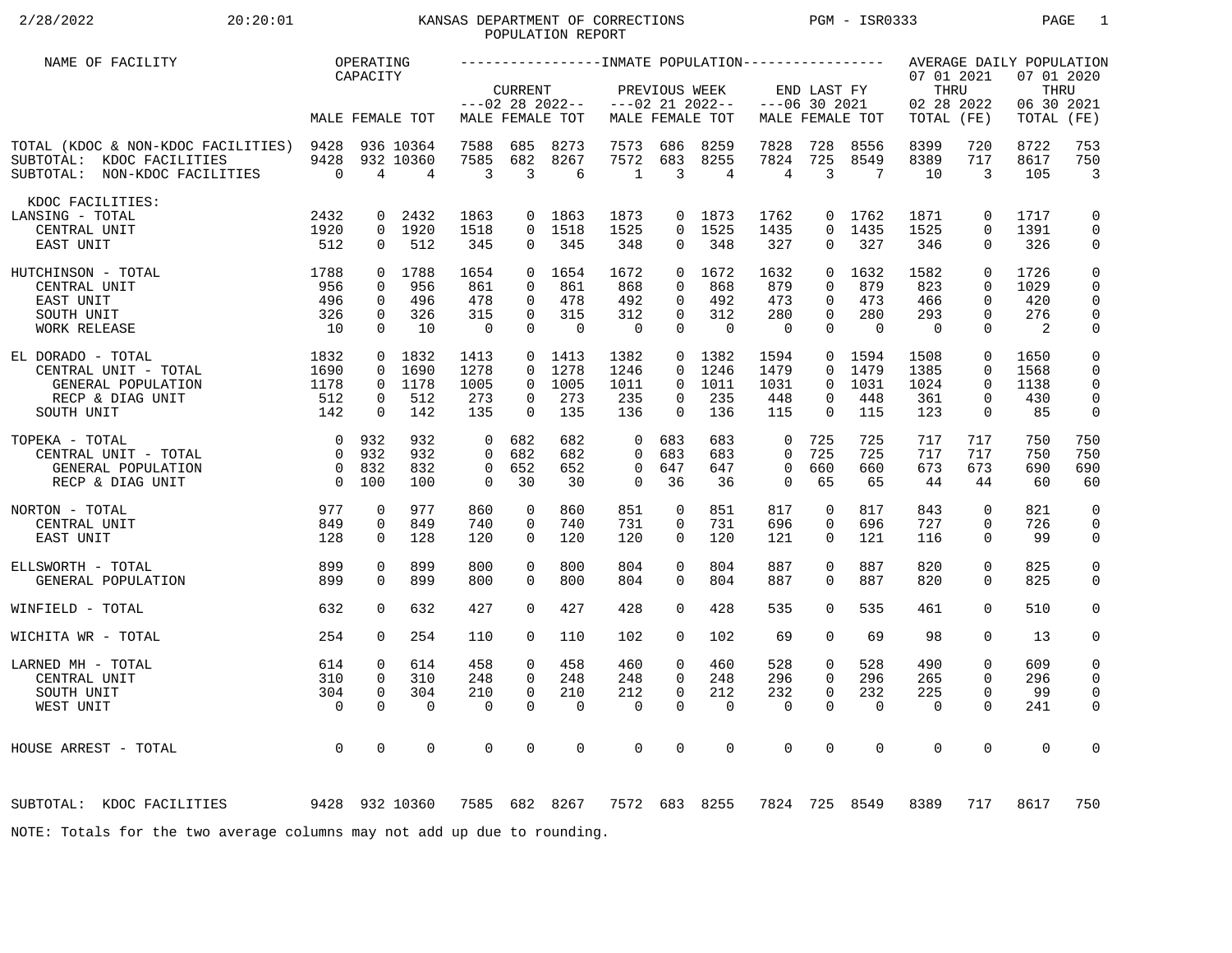| 2/28/2022<br>20:20:01                                                                                                                                                                                                                                     |                                                              |                                                               |                                                        |                                                   |                                                             | POPULATION REPORT                                     | KANSAS DEPARTMENT OF CORRECTIONS              |                                                 |                                                                  | $PGM - ISR0333$                                   |                                  |                                                 |                                                                                                   |                                               | PAGE                        | -2                                                                         |
|-----------------------------------------------------------------------------------------------------------------------------------------------------------------------------------------------------------------------------------------------------------|--------------------------------------------------------------|---------------------------------------------------------------|--------------------------------------------------------|---------------------------------------------------|-------------------------------------------------------------|-------------------------------------------------------|-----------------------------------------------|-------------------------------------------------|------------------------------------------------------------------|---------------------------------------------------|----------------------------------|-------------------------------------------------|---------------------------------------------------------------------------------------------------|-----------------------------------------------|-----------------------------|----------------------------------------------------------------------------|
| NAME OF FACILITY                                                                                                                                                                                                                                          |                                                              | OPERATING<br>CAPACITY                                         |                                                        |                                                   | <b>CURRENT</b>                                              |                                                       |                                               | PREVIOUS WEEK                                   |                                                                  |                                                   | END LAST FY                      |                                                 | ------------------NMATE POPULATION---------------- AVERAGE DAILY POPULATION<br>07 01 2021<br>THRU |                                               | 07 01 2020<br>THRU          |                                                                            |
| MALE FEMALE TOT<br>NON-KDOC FACILITIES                                                                                                                                                                                                                    |                                                              |                                                               |                                                        |                                                   |                                                             | MALE FEMALE TOT                                       | $---02$ 28 2022-- $---02$ 21 2022--           |                                                 | MALE FEMALE TOT                                                  | $---06$ 30 2021                                   |                                  | MALE FEMALE TOT                                 | 02 28 2022<br>TOTAL (FE)                                                                          |                                               | 06 30 2021<br>TOTAL (FE)    |                                                                            |
| LARNED STATE HOSPITAL - TOTAL<br>PSYCHIATRIC UNIT                                                                                                                                                                                                         | 0<br>$\Omega$                                                | 4<br>$\overline{4}$                                           | 4<br>$\overline{4}$                                    | 0<br>$\Omega$                                     | $\frac{3}{3}$                                               | $\frac{3}{3}$                                         | $\begin{matrix} 0 \\ 0 \end{matrix}$          | $\frac{3}{3}$                                   | $\frac{3}{3}$                                                    | $\frac{1}{1}$                                     | $\frac{3}{3}$                    | $\overline{4}$                                  | $\frac{3}{3}$                                                                                     | $\frac{3}{3}$                                 | 4<br>$\overline{4}$         | $\frac{3}{3}$                                                              |
| CONTRACT JAIL PLACEMENT - TOTAL<br>COUNTY<br>OUT-OF-STATE<br>JO CTY RESIDENTIAL CENTER WR                                                                                                                                                                 | $\overline{0}$<br>$\overline{0}$<br>$\mathsf{O}$<br>$\Omega$ | $\mathbf 0$<br>$\mathsf 0$<br>$\mathsf{O}\xspace$<br>$\Omega$ | $\mathbf 0$<br>$\mathsf{O}$<br>$\mathbf 0$<br>$\Omega$ | 3<br>$\mathsf{O}$<br>$\mathsf{O}$<br>$\mathbf{3}$ | 0<br>$\begin{smallmatrix}0\\0\end{smallmatrix}$<br>$\Omega$ | 3<br>$\overline{0}$<br>$\overline{0}$<br>$\mathbf{R}$ | $\mathbf{1}$<br>$\overline{0}$<br>$\mathsf 0$ | 0<br>$\overline{0}$<br>$\mathsf{O}$<br>$\Omega$ | $\mathbf{1}$<br>$\overline{0}$<br>$\overline{0}$<br>$\mathbf{1}$ | 3<br>$\mathsf{O}$<br>$\mathsf{O}$<br>$\mathbf{z}$ | 0<br>$\mathsf{O}$<br>$\mathbb O$ | 3<br>$\mathbf 0$<br>$\mathbf 0$<br>$\mathbf{R}$ | $\mathbf 0$<br>$\mathsf{O}$                                                                       | 0<br>$\mathsf{O}$<br>$\overline{0}$<br>$\cap$ | 101<br>47<br>55<br>$\Omega$ | $\mathbf 0$<br>$\overline{0}$<br>$\overline{\mathbf{0}}$<br>$\overline{0}$ |
| NON-KDOC FACILITIES<br>SUBTOTAL:                                                                                                                                                                                                                          | $\mathbf 0$                                                  | $\overline{4}$                                                | $\overline{4}$                                         | $\overline{3}$                                    | $\overline{3}$                                              | 6                                                     | $\mathbf{1}$                                  | 3                                               | $\overline{4}$                                                   | $\overline{4}$                                    | $\overline{3}$                   | $7\overline{ }$                                 | 10                                                                                                | 3                                             | 105                         | $\overline{3}$                                                             |
|                                                                                                                                                                                                                                                           |                                                              |                                                               |                                                        |                                                   |                                                             |                                                       |                                               |                                                 |                                                                  |                                                   |                                  |                                                 | ------------------------------PAROLE POPULATION--------------------------                         |                                               |                             |                                                                            |
| IN-STATE CASELOAD TOTAL<br>KANSAS<br>COMPACT                                                                                                                                                                                                              |                                                              |                                                               |                                                        | 4495<br>3373<br>1122                              | 709<br>414<br>295                                           | 5204<br>3787<br>1417                                  | 4499<br>3371<br>1128                          | 707<br>409<br>298                               | 5206<br>3780<br>1426                                             | 4617<br>3478<br>1139                              | 721<br>413<br>308                | 5338<br>3891<br>1447                            | 5260<br>3823<br>1437                                                                              | 705<br>404<br>302                             | 5674<br>4212<br>1462        | 788<br>474<br>314                                                          |
| OUT-OF-STATE CASELOAD TOTAL                                                                                                                                                                                                                               |                                                              |                                                               |                                                        | 862                                               | 77                                                          | 939                                                   | 857                                           | 81                                              | 938                                                              | 853                                               | 73                               | 926                                             | 939                                                                                               | 76                                            | 898                         | 75                                                                         |
| ABSCOND/WARRANT TOTAL                                                                                                                                                                                                                                     |                                                              |                                                               |                                                        | 283                                               | 68                                                          | 351                                                   | 286                                           | 70                                              | 356                                                              | 259                                               | 70                               | 329                                             | 344                                                                                               | 67                                            | 337                         | 74                                                                         |
| and the complete state and the state of the state of the state of the state of the state of the state of the s<br>TOTAL                                                                                                                                   |                                                              |                                                               |                                                        | 5640                                              |                                                             | 854 6494                                              | 5642                                          | 858                                             | 6500                                                             | 5729                                              |                                  | 864 6593                                        | 6543                                                                                              | 848                                           | 6909                        | 937                                                                        |
| and the contract with the contract of the contract of the contract of the contract of the contract of the contract of the contract of the contract of the contract of the contract of the contract of the contract of the cont<br>***PRE-REVOCATION CASES |                                                              |                                                               |                                                        | $\overline{0}$                                    | $\overline{0}$                                              | $\overline{0}$                                        | $\overline{0}$                                | $\overline{0}$                                  | $\overline{0}$                                                   | $\overline{0}$                                    | $\overline{0}$                   | $\mathbf{0}$                                    | $\overline{0}$                                                                                    | $\Omega$                                      | $\overline{0}$              | $\overline{0}$                                                             |

\*\*\*PRE-REVOCATION CASES ARE INCLUDED IN THE INMATE POPULATION TOTAL

NOTE: Totals for the two average columns may not add up due to rounding.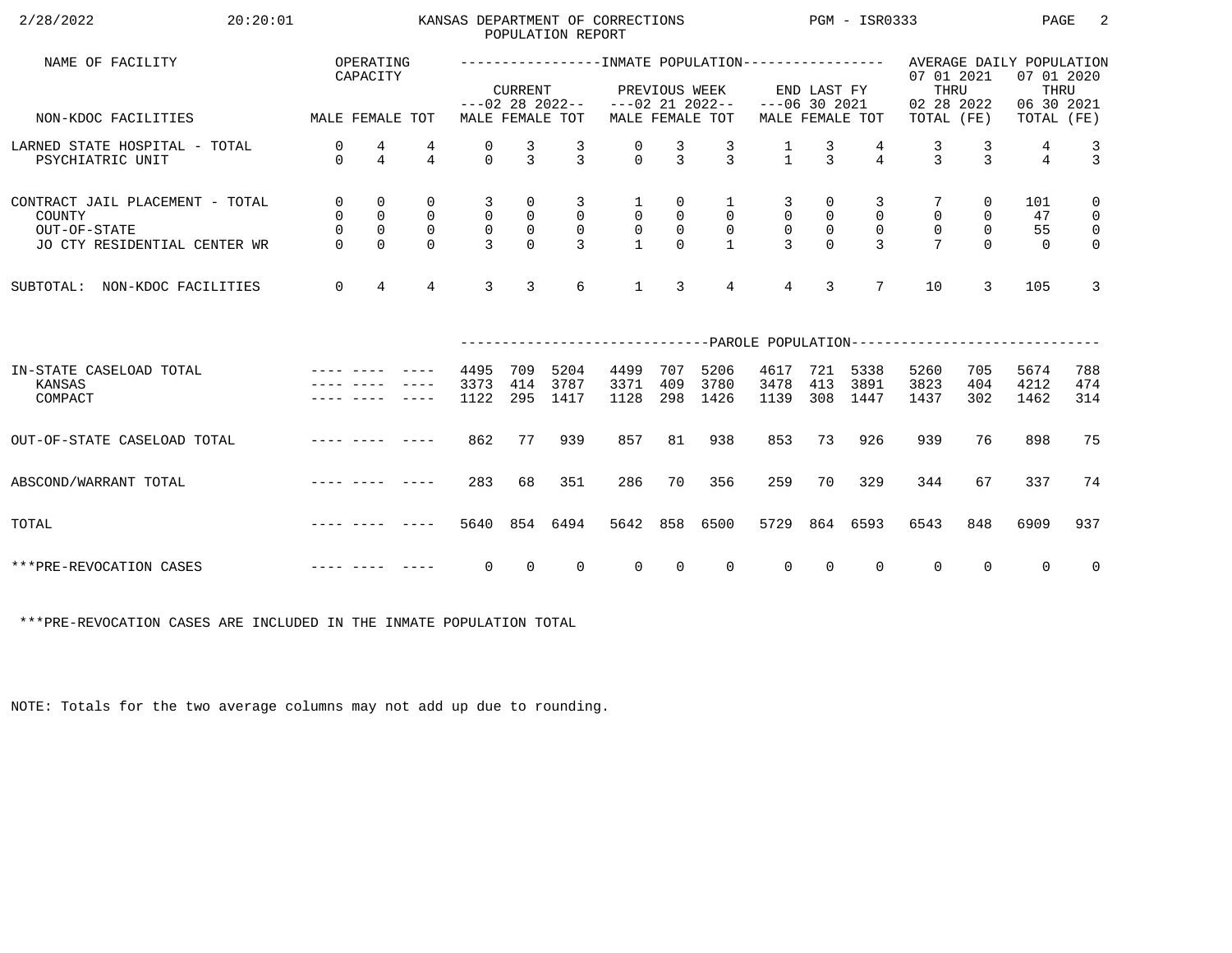## 2/28/2022 20:20:01 KANSAS DEPARTMENT OF CORRECTIONS PGM - ISR0333 PAGE 3POPULATION REPORT

### SUMMARY OF CHANGE

|                                                                                                                                    | TOTAL (ALL INMATES) |                                                                              |                                                                                                      |                                                                  | KDOC FACILITIES                                       |                                                                              |       |                                                                                                       |                          | NON-KDOC FACILITIES                                                                          |                |                                                                                           |                                                                                                         |                      |                         |                                                                                                | IN-STATE CASELOAD                                           |                 |                                                                              |                                                                                                                                         |                                                                                               |     |                                                                      |                                                     |
|------------------------------------------------------------------------------------------------------------------------------------|---------------------|------------------------------------------------------------------------------|------------------------------------------------------------------------------------------------------|------------------------------------------------------------------|-------------------------------------------------------|------------------------------------------------------------------------------|-------|-------------------------------------------------------------------------------------------------------|--------------------------|----------------------------------------------------------------------------------------------|----------------|-------------------------------------------------------------------------------------------|---------------------------------------------------------------------------------------------------------|----------------------|-------------------------|------------------------------------------------------------------------------------------------|-------------------------------------------------------------|-----------------|------------------------------------------------------------------------------|-----------------------------------------------------------------------------------------------------------------------------------------|-----------------------------------------------------------------------------------------------|-----|----------------------------------------------------------------------|-----------------------------------------------------|
| JANUARY<br>FEBRUARY                                                                                                                | 2021                | POPULATION<br>8729<br>8735                                                   | MALE<br>7979<br>$+ 15 - 9 +$                                                                         | FEM                                                              | CHANGE FROM<br>PREVIOUS MONTH<br>TOT<br>750 8729<br>6 | POPULATION<br>8665<br>8714                                                   |       | MALE FEM<br>7918<br>$+ 58 - 9 + 49$                                                                   |                          | CHANGE FROM<br>PREVIOUS MONTH<br>747                                                         | TOT<br>8665    | POPULATION CHANGE FROM<br>64<br>21                                                        |                                                                                                         | MALE<br>61<br>$\sim$ | FEM                     | PREVIOUS MONTH<br>3<br>$43 - 0 - 43$                                                           | TOT<br>64                                                   |                 | POPULATION<br>5570<br>5514                                                   |                                                                                                                                         | MALE<br>4809<br>$-44-$                                                                        | FEM | CHANGE FROM<br>PREVIOUS MONTH<br>761<br>$12 - 56$                    | TOT<br>5570                                         |
| MARCH<br>APRIL<br>MAY<br><b>JUNE</b><br>JULY<br><b>AUGUST</b><br>SEPTEMBER<br><b>OCTOBER</b><br><b>NOVEMBER</b><br><b>DECEMBER</b> |                     | 8749<br>8686<br>8654<br>8556<br>8530<br>8445<br>8457<br>8400<br>8345<br>8346 | $+$ 11 +<br>$71 +$<br>$ \,$<br>$33 +$<br>$\sim$<br>$-37 - 20 - 57$<br>$-54 - 1 - 55$<br>+ 10 - 9 + 1 | $3 +$<br>$8 -$<br>$29 - 3 -$<br>$77 - 21 -$<br>$7 -$<br>79 - 6 - | 14<br>63<br>32<br>98<br>26<br>85<br>$2 + 14 + 12$     | 8745<br>8682<br>8650<br>8549<br>8520<br>8432<br>8445<br>8386<br>8333<br>8337 |       | $+ 28 + 3 + 31$<br>$\sim$<br>$\sim$<br>$\sim$<br>$\sim$<br>$\sim$<br>$-52 - 1 - 53$<br>$+ 12 - 8 + 4$ | 71 +<br>$36 +$<br>$82 -$ | $8 -$<br>$29 - 3 - 32$<br>$80 - 21 - 101$<br>$7 -$<br>6 –<br>$1 + 14 + 13$<br>$38 - 21 - 59$ | 63<br>29<br>88 | 13<br>12                                                                                  | 4<br>4<br>$4 -$<br>$7 +$<br>$10 +$<br>$+$<br>$\sim$ $ -$<br>14 +<br>$12 - 2 - 0 - 2$<br>$9 - 2 - 1 - 3$ | $\sim$ $-$           | $0 -$<br>$3 -$<br>$1 -$ | $17 - 0 - 17$<br>$0 -$<br>$0 - 0 -$<br>$0 +$<br>$3 - 0 +$<br>$3 - 0 +$<br>$0 - 1$<br>$1 + 1 +$ | $\Omega$<br>$\overline{0}$<br>3<br>$\overline{3}$<br>3<br>2 |                 | 5473<br>5442<br>5421<br>5338<br>5305<br>5256<br>5274<br>5209<br>5243<br>5217 | $\sim$<br>$\equiv$<br>$\overline{\phantom{a}}$<br>$\overline{\phantom{a}}$<br>$\overline{\phantom{a}}$<br>$+$<br>$ \,$<br>$+$<br>$\sim$ | $-36 -$<br>$27 -$<br>$14 -$<br>71 -<br>$33 -$<br>$33 -$<br>$19 -$<br>$49 -$<br>18 +<br>$25 -$ |     | $7 -$<br>$12 - 83$<br>$0 - 33$<br>$16 - 49$<br>$1 + 18$<br>$16 - 65$ | $5 - 41$<br>$4 - 31$<br>21<br>$16 + 34$<br>$1 - 26$ |
| JANUARY                                                                                                                            | 2022                | 8326                                                                         | $-3 - 17 - 20$                                                                                       |                                                                  |                                                       | 8319                                                                         |       | $-1$ $-17$ $-18$                                                                                      |                          |                                                                                              |                | $7 - 2 - 0 -$                                                                             |                                                                                                         |                      |                         |                                                                                                | 2                                                           |                 | 5223                                                                         | $+$                                                                                                                                     | 6 –                                                                                           |     |                                                                      | $0 + 6$                                             |
| NET CHANGE OVER 12 MO PERIOD - 349 - 54 - 403 - 292 - 54 - 346 - 57 + 0 - 57                                                       |                     |                                                                              |                                                                                                      |                                                                  |                                                       |                                                                              |       |                                                                                                       |                          |                                                                                              |                |                                                                                           |                                                                                                         |                      |                         |                                                                                                |                                                             |                 | $-289 - 58 - 347$                                                            |                                                                                                                                         |                                                                                               |     |                                                                      |                                                     |
| AVERAGE MONTHLY CHANGE $-29 - 5 - 34$                                                                                              |                     |                                                                              |                                                                                                      |                                                                  |                                                       |                                                                              |       | $-24 - 5 - 29$                                                                                        |                          |                                                                                              |                |                                                                                           |                                                                                                         |                      | $5+$                    | $0 -$                                                                                          | 5                                                           |                 |                                                                              |                                                                                                                                         | $-24 - 5 - 29$                                                                                |     |                                                                      |                                                     |
|                                                                                                                                    |                     |                                                                              |                                                                                                      |                                                                  |                                                       |                                                                              |       |                                                                                                       |                          |                                                                                              |                | -------INMATE POPULATION - SUMMARY OF CHANGE (PERIOD: 07 01 2021 THRU 01 31 2022)-------- |                                                                                                         |                      |                         |                                                                                                |                                                             |                 |                                                                              |                                                                                                                                         |                                                                                               |     |                                                                      |                                                     |
|                                                                                                                                    |                     |                                                                              |                                                                                                      | TOTAL                                                            |                                                       | TOTAL                                                                        |       |                                                                                                       |                          |                                                                                              |                | (ALL INMATES) WOOC FACILITIES NON-KDOC FACILITIES                                         | TOTAL                                                                                                   |                      |                         |                                                                                                |                                                             |                 |                                                                              | TOTAL                                                                                                                                   |                                                                                               |     |                                                                      |                                                     |
|                                                                                                                                    |                     |                                                                              | MALE FEMALE                                                                                          |                                                                  |                                                       |                                                                              |       |                                                                                                       |                          |                                                                                              |                | (BOTH SEXES) MALE FEMALE (BOTH SEXES) MALE FEMALE (BOTH SEXES)                            |                                                                                                         |                      |                         |                                                                                                |                                                             |                 |                                                                              |                                                                                                                                         |                                                                                               |     |                                                                      |                                                     |
| NUMBER OF INMATES - 198 - 32                                                                                                       |                     |                                                                              |                                                                                                      |                                                                  |                                                       | $-230$                                                                       |       | $-198 - 32$                                                                                           |                          |                                                                                              |                |                                                                                           | $-230$                                                                                                  |                      |                         | $+$ 0                                                                                          |                                                             | $\Omega$        | $+$                                                                          | $\overline{0}$                                                                                                                          |                                                                                               |     |                                                                      |                                                     |
| PERCENT CHANGE                                                                                                                     |                     |                                                                              | $-2.5% - 4.4%$                                                                                       |                                                                  |                                                       | $-2.7%$                                                                      |       |                                                                                                       |                          | $-2.5% - 4.4%$                                                                               |                |                                                                                           | $-2.7%$                                                                                                 |                      | $+$                     |                                                                                                | $.0%$ +                                                     | .0 <sub>8</sub> |                                                                              | .0%                                                                                                                                     |                                                                                               |     |                                                                      |                                                     |
| AVERAGE MONTHLY CHANGE                                                                                                             |                     |                                                                              | $-28 - 5$                                                                                            |                                                                  |                                                       | $-33$                                                                        |       |                                                                                                       |                          | $-28 - 5$                                                                                    |                |                                                                                           | $-33$                                                                                                   |                      | $+$                     |                                                                                                | $0 +$                                                       | $\Omega$        | $+$                                                                          | $\Omega$                                                                                                                                |                                                                                               |     |                                                                      |                                                     |
|                                                                                                                                    |                     |                                                                              |                                                                                                      |                                                                  |                                                       |                                                                              |       |                                                                                                       |                          |                                                                                              |                | PAROLE POPULATION - SUMMARY OF CHANGE (PERIOD: 07 01 2021 THRU 01 31 2022)                |                                                                                                         |                      |                         |                                                                                                |                                                             |                 |                                                                              |                                                                                                                                         |                                                                                               |     |                                                                      |                                                     |
|                                                                                                                                    |                     |                                                                              | PRE-REV<br>CASES                                                                                     |                                                                  |                                                       |                                                                              |       |                                                                                                       |                          |                                                                                              |                | ---INSTATE CASELOAD---- CASELOAD<br>TOTAL KANSAS COMPACTS OUT-OF-STATE                    |                                                                                                         |                      |                         | ABSCOND<br>WARRANT                                                                             |                                                             |                 |                                                                              |                                                                                                                                         |                                                                                               |     |                                                                      |                                                     |
| NUMBER OF OFFENDERS                                                                                                                |                     | $+ 0$                                                                        |                                                                                                      |                                                                  |                                                       | $-115 - 102$                                                                 |       |                                                                                                       | $-13$                    |                                                                                              |                | $-17$                                                                                     |                                                                                                         |                      |                         | + 14                                                                                           |                                                             |                 |                                                                              |                                                                                                                                         |                                                                                               |     |                                                                      |                                                     |
| PERCENT CHANGE                                                                                                                     |                     |                                                                              | $+$ .0%                                                                                              |                                                                  |                                                       | $-2.1$ % $-2.6$ %                                                            |       |                                                                                                       | - .9%                    |                                                                                              |                | $-1.8%$                                                                                   |                                                                                                         |                      |                         | $+4.2%$                                                                                        |                                                             |                 |                                                                              |                                                                                                                                         |                                                                                               |     |                                                                      |                                                     |
| AVERAGE MONTHLY CHANGE                                                                                                             |                     |                                                                              | $+$                                                                                                  | $\Omega$                                                         |                                                       | $-16$                                                                        | $-15$ |                                                                                                       | $-$                      | 2                                                                                            |                | 2                                                                                         |                                                                                                         |                      | $+$                     | 2                                                                                              |                                                             |                 |                                                                              |                                                                                                                                         |                                                                                               |     |                                                                      |                                                     |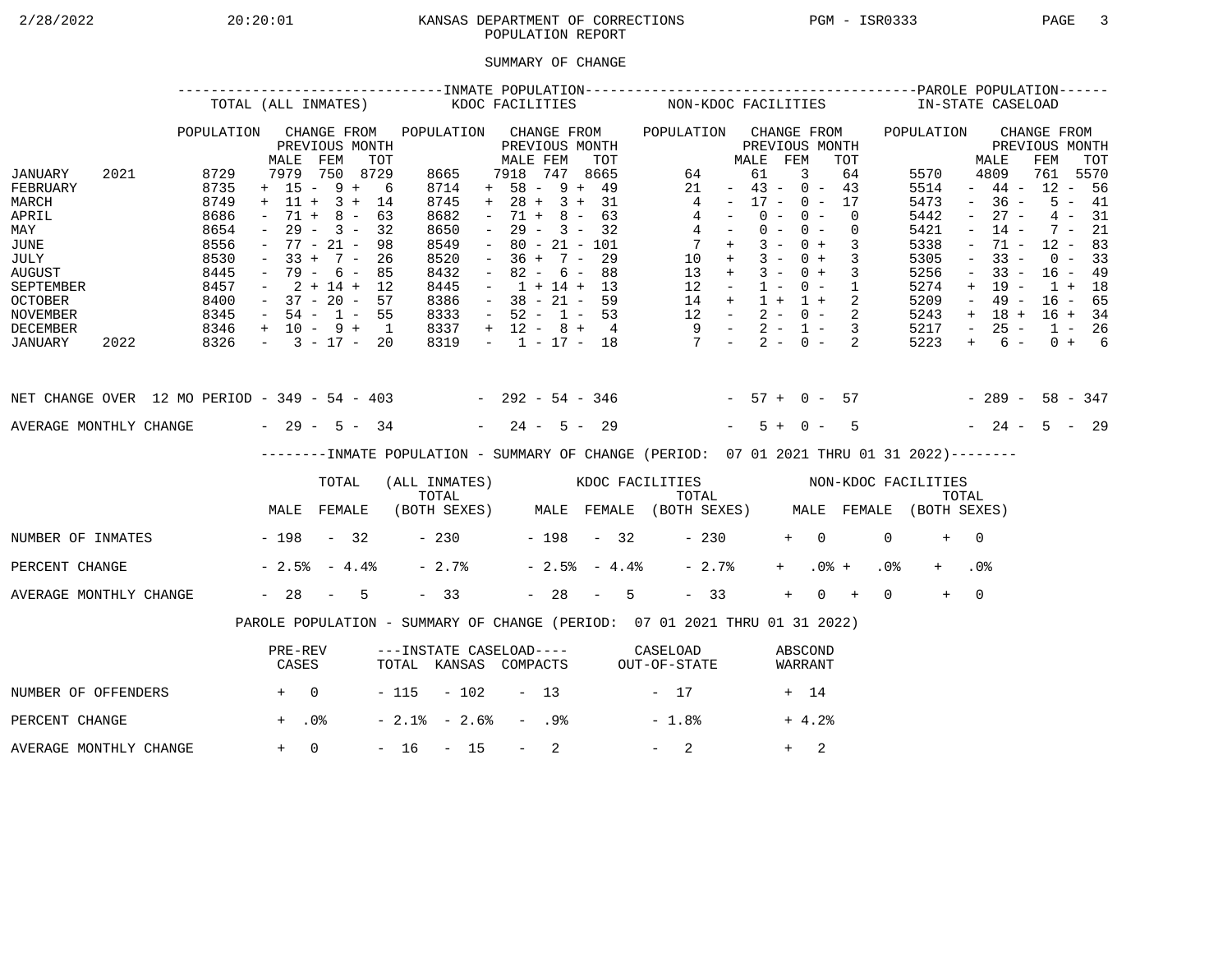### 2/28/2022 20:20:01 KANSAS DEPARTMENT OF CORRECTIONS PGM - ISR0333 PAGE 4POPULATION REPORT

| NAME OF FACILITY            |               |          |             |                |             |              | INMATE CUSTODY CLASSIFICATION AS OF 02 28 2022                                 |             |               |              |              |                             |                |              |                |               |              |          |                 |              |                            |
|-----------------------------|---------------|----------|-------------|----------------|-------------|--------------|--------------------------------------------------------------------------------|-------------|---------------|--------------|--------------|-----------------------------|----------------|--------------|----------------|---------------|--------------|----------|-----------------|--------------|----------------------------|
|                             | -UNCLASSIFIED |          |             | -SPECIAL MGM-  |             |              |                                                                                |             | ---MAXIMUM--- |              |              | -UNC/SPM/MAX- -MEDIUM HIGH- |                |              |                | --MEDIUM LOW- |              |          | ---MINIMUM---   |              |                            |
| KDOC FACILITIES             | MALE FEM      |          | TOT         | MALE FEM       |             | TOT          | MALE FEM                                                                       |             | TOT           |              |              | MALE FEM TOT MALE FEM TOT   |                |              |                | MALE FEM      |              | TOT      | <b>MALE FEM</b> |              | TOT                        |
| LANSING - TOTAL             | 8             | 0        | 8           | 302            | 0           | 302          | 531                                                                            | 0           | 531           | 841          | 0            | 841                         | 314            | 0            | 314            | 321           | 0            | 321      | 387             | 0            | 387                        |
| CENTRAL UNIT                | 7             | 0        | 7           | 302            | 0           | 302          | 531                                                                            | $\Omega$    | 531           | 840          | 0            | 840                         | 314            | 0            | 314            | 321           | $\Omega$     | 321      | 43              | 0            | 43                         |
| EAST UNIT                   | $\mathbf{1}$  | 0        | 1           | 0              | $\mathbf 0$ | $\Omega$     | $\mathbf 0$                                                                    | 0           | $\Omega$      | 1            | $\Omega$     | 1                           | $\overline{0}$ | 0            | $\Omega$       | $\mathbf 0$   | $\Omega$     | $\Omega$ | 344             | 0            | 344                        |
| HUTCHINSON - TOTAL          | 8             | 0        | 8           | 138            | 0           | 138          | 257                                                                            | 0           | 257           | 403          | <sup>0</sup> | 403                         | 260            | 0            | 260            | 595           | $\Omega$     | 595      | 396             | <sup>n</sup> | 396                        |
| CENTRAL UNIT                | 8             | $\Omega$ | 8           | 138            | 0           | 138          | 256                                                                            | $\Omega$    | 256           | 402          | 0            | 402                         | 260            | 0            | 260            | 177           | $\Omega$     | 177      | 22              | 0            | 22                         |
| EAST UNIT                   | $\mathbf 0$   | 0        | 0           | 0              | $\mathbf 0$ | 0            |                                                                                | $\Omega$    | 1             |              | 0            | 1                           | 0              | 0            | $\Omega$       | 418           | 0            | 418      | 59              | 0            | 59                         |
| SOUTH UNIT                  | $\Omega$      | $\Omega$ | $\Omega$    | $\Omega$       | $\Omega$    | $\Omega$     | $\Omega$                                                                       | $\Omega$    | $\Omega$      | $\Omega$     | $\Omega$     | $\Omega$                    | $\Omega$       | $\Omega$     | $\Omega$       | $\Omega$      | $\Omega$     | $\Omega$ | 315             | $\Omega$     | 315                        |
| EL DORADO - TOTAL           | 177           | 0        | 177         | 440            | $\Omega$    | 440          | 238                                                                            | $\Omega$    | 238           | 855          | $\Omega$     | 855                         | 224            | $\Omega$     | 224            | 273           | $\Omega$     | 273      | 61              | $\Omega$     | 61                         |
| CENTRAL UNIT - TOTAL        | 177           | 0        | 177         | 440            | $\Omega$    | 440          | 238                                                                            | $\Omega$    | 238           | 855          | 0            | 855                         | 224            | $\Omega$     | 224            | 157           | $\Omega$     | 157      | 42              | $\Omega$     | 42                         |
| GENERAL POPULATION          | 6             | $\Omega$ | 6           | 438            | $\Omega$    | 438          | 216                                                                            | $\Omega$    | 216           | 660          | $\Omega$     | 660                         | 201            | $\Omega$     | 201            | 126           | $\Omega$     | 126      | 18              | $\Omega$     | 18                         |
| RECP & DIAG UNIT            | 171           | 0        | 171         | 2              | $\Omega$    | 2            | 22                                                                             | $\Omega$    | 22            | 195          | $\Omega$     | 195                         | 23             | $\Omega$     | 23             | 31            | $\Omega$     | 31       | 24              | $\Omega$     | 24                         |
| SOUTH UNIT                  | $\Omega$      | $\Omega$ | $\Omega$    | $\Omega$       | $\Omega$    | $\Omega$     | $\Omega$                                                                       | $\Omega$    | $\Omega$      | $\Omega$     | $\Omega$     | $\Omega$                    | $\Omega$       | $\Omega$     | $\Omega$       | 116           | $\Omega$     | 116      | 19              | $\Omega$     | 19                         |
| TOPEKA - TOTAL              | $\mathbf 0$   | 58       | 58          | $\Omega$       | 12          | 12           | $\Omega$                                                                       | 47          | 47            |              | 0117         | 117                         | 0              | 75           | 75             |               | 0, 149       | 149      |                 | 0.341        | 341                        |
| CENTRAL UNIT - TOTAL        | $\Omega$      | 58       | 58          | $\Omega$       | 12          | 12           | 0                                                                              | 47          | 47            |              | 0117         | 117                         | $\mathbf 0$    | 75           | 75             |               | 0 149        | 149      |                 | 0.341        | 341                        |
| GENERAL POPULATION          | $\mathbf 0$   | 35       | 35          | $\overline{0}$ | 12          | 12           | $\mathbf 0$                                                                    | 47          | 47            | $\Omega$     | 94           | 94                          | $\mathbf 0$    | 74           | 74             |               | 0, 148       | 148      |                 | 0 3 3 6      | 336                        |
| RECP & DIAG UNIT            | $\Omega$      | 23       | 23          | $\Omega$       | $\Omega$    | $\Omega$     | 0                                                                              | $\Omega$    | $\Omega$      | $\Omega$     | 23           | 23                          | $\Omega$       | $\mathbf{1}$ | $\overline{1}$ | $\Omega$      | $\mathbf{1}$ | 1        | 0               | 5            | 5                          |
| NORTON - TOTAL              | $\Omega$      | $\Omega$ | $\Omega$    | 13             | $\Omega$    | 13           | 0                                                                              | $\Omega$    | 0             | 13           | $\Omega$     | 13                          | 1              | 0            |                | 539           | 0            | 539      | 307             | <sup>n</sup> | 307                        |
| CENTRAL UNIT                | $\mathbf 0$   | $\Omega$ | $\mathbf 0$ | 13             | $\mathbf 0$ | 13           | 0                                                                              | $\mathbf 0$ | $\mathbf 0$   | 13           | 0            | 13                          | $\mathbf 1$    | 0            | $\mathbf{1}$   | 539           | $\mathbf 0$  | 539      | 187             | 0            | 187                        |
| EAST UNIT                   | $\Omega$      | $\Omega$ | $\Omega$    | $\Omega$       | $\Omega$    | $\Omega$     | $\Omega$                                                                       | $\Omega$    | $\Omega$      | $\Omega$     | $\Omega$     | $\Omega$                    | $\overline{0}$ | $\Omega$     | $\Omega$       | $\Omega$      | $\Omega$     | $\Omega$ | 120             | 0            | 120                        |
| ELLSWORTH - TOTAL           | 0             | $\Omega$ | 0           | 17             | $\Omega$    | 17           | 1                                                                              | $\Omega$    | 1             | 18           | 0            | 18                          | 317            | 0            | 317            | 381           | $\Omega$     | 381      | 84              | $\Omega$     | 84                         |
| CENTRAL UNIT                | $\Omega$      | $\Omega$ | $\Omega$    | 17             | $\Omega$    | 17           | $\mathbf{1}$                                                                   | $\Omega$    | $\mathbf{1}$  | 18           | $\Omega$     | 18                          | 317            | $\Omega$     | 317            | 381           | $\Omega$     | 381      | 84              | 0            | 84                         |
| WINFIELD - TOTAL            | $\Omega$      | $\Omega$ | $\Omega$    | $\Omega$       | $\Omega$    | $\Omega$     | $\Omega$                                                                       | $\Omega$    | $\Omega$      | $\Omega$     | $\Omega$     | $\Omega$                    | $\Omega$       | $\Omega$     | $\Omega$       | $\Omega$      | $\Omega$     | $\Omega$ | 427             | $\Omega$     | 427                        |
| WICHITA WR - TOTAL          | $\Omega$      | $\Omega$ | $\Omega$    | $\Omega$       | $\Omega$    | $\Omega$     | $\Omega$                                                                       | $\Omega$    | $\Omega$      | $\Omega$     | $\Omega$     | $\Omega$                    | $\Omega$       | $\Omega$     | $\Omega$       | $\Omega$      | $\Omega$     | $\Omega$ | 110             | 0            | 110                        |
| LARNED MH - TOTAL           | $\mathbf 0$   | $\Omega$ | $\Omega$    | 22             | 0           | 22           | 55                                                                             | $\mathbf 0$ | 55            | 77           | 0            | 77                          | 73             | 0            | 73             | 97            | 0            | 97       | 211             | 0            | 211                        |
| CENTRAL UNIT                | $\mathbf 0$   | 0        | 0           | 21             | $\mathbf 0$ | 21           | 55                                                                             | $\mathbf 0$ | 55            | 76           | 0            | 76                          | 73             | 0            | 73             | 97            | $\mathbf 0$  | 97       | 2               | $\Omega$     | $\overline{\phantom{0}}^2$ |
| SOUTH UNIT                  | $\Omega$      | $\Omega$ | $\Omega$    | $\mathbf{1}$   | $\Omega$    | $\mathbf{1}$ | $\mathbf 0$                                                                    | $\Omega$    | $\Omega$      | $\mathbf{1}$ | $\Omega$     | $\mathbf{1}$                | $\Omega$       | $\Omega$     | $\Omega$       | $\Omega$      | $\Omega$     | $\Omega$ | 209             | 0            | 209                        |
| SUBTOTAL:<br>KDOC FACILITIE |               |          | 193 58 251  |                |             |              | 932 12 944 1082 47 1129 2207 117 2324 1189 75 1264 2206 149 2355 1983 341 2324 |             |               |              |              |                             |                |              |                |               |              |          |                 |              |                            |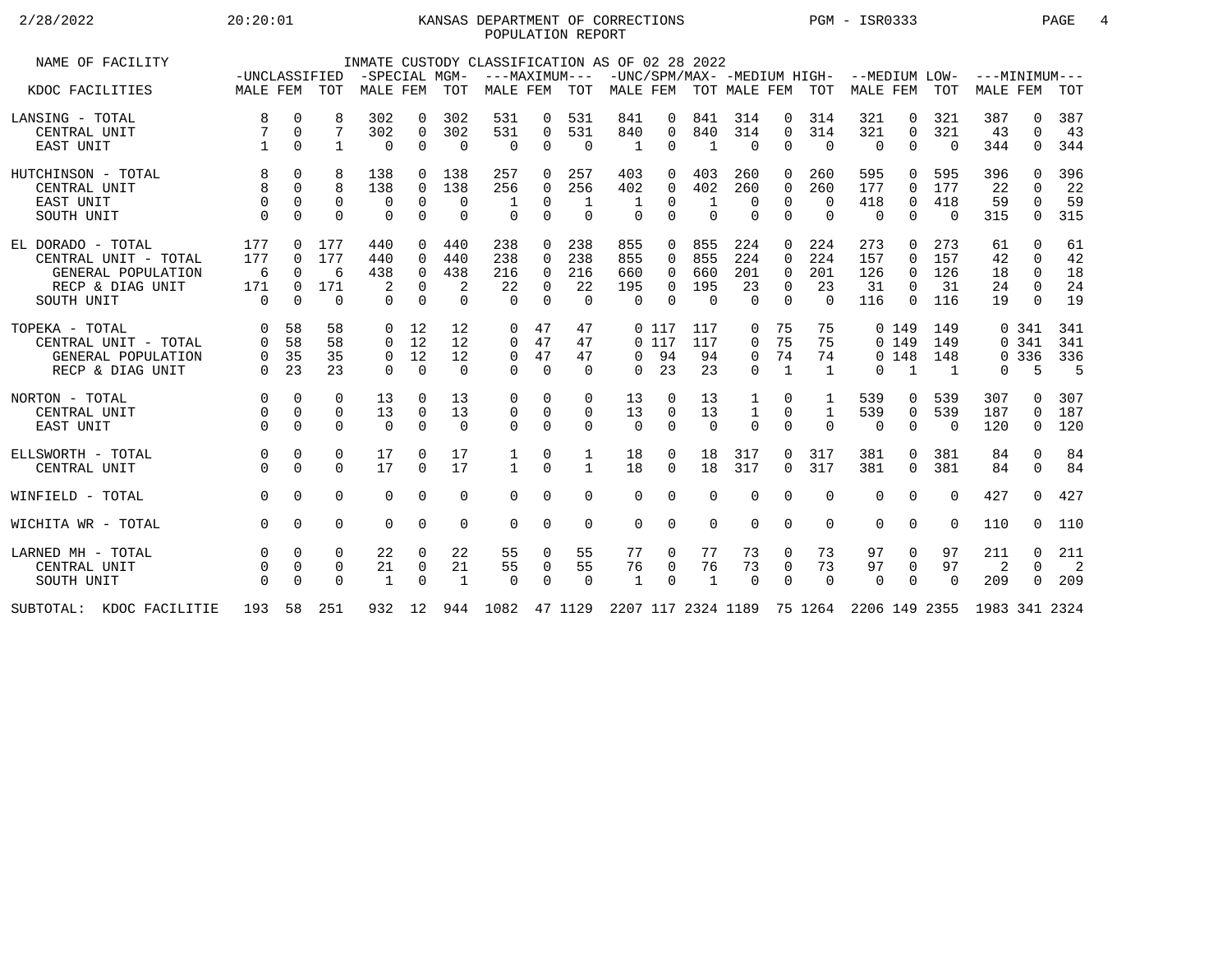| 2/28/2022                   | 20:20:01                  |          |          |                                                |                |          | KANSAS DEPARTMENT OF CORRECTIONS<br>POPULATION REPORT |          |          |          |             |                |                                             |                |          | PGM - ISR0333             |          |          |                           |          | PAGE           | 5 |
|-----------------------------|---------------------------|----------|----------|------------------------------------------------|----------------|----------|-------------------------------------------------------|----------|----------|----------|-------------|----------------|---------------------------------------------|----------------|----------|---------------------------|----------|----------|---------------------------|----------|----------------|---|
| NAME OF FACILITY            |                           |          |          | INMATE CUSTODY CLASSIFICATION AS OF 02 28 2022 |                |          |                                                       |          |          |          |             |                |                                             |                |          |                           |          |          |                           |          |                |   |
| NON-KDOC FACILITIES         | -UNCLASSIFIED<br>MALE FEM |          | TOT      | -SPECIAL MGM-<br>MALE FEM                      |                | TOT      | ---MAXIMUM---<br>MALE FEM                             |          | TOT      | MALE FEM |             |                | -UNC/SPM/MAX- -MEDIUM HIGH-<br>TOT MALE FEM |                | TOT      | --MEDIUM LOW-<br>MALE FEM |          | TOT      | ---MINIMUM---<br>MALE FEM |          | TOT            |   |
| LARNED STATE HOSPITAL       | $\Omega$                  | $\Omega$ | $\Omega$ | $\Omega$                                       | $\overline{0}$ | $\Omega$ | $\Omega$                                              | 3        | 3        |          | $0 \quad 3$ | $\overline{3}$ | $\Omega$                                    | $\bigcirc$     | $\Omega$ | $\Omega$                  | $\Omega$ | $\Omega$ | $\Omega$                  | $\Omega$ | $\overline{0}$ |   |
| JO CTY RESIDENTIAL CEN      | $\Omega$                  | $\Omega$ | $\Omega$ | $\Omega$                                       | $\overline{0}$ | $\Omega$ | $\Omega$                                              | $\Omega$ | $\Omega$ |          | $0 \quad 0$ | $\Omega$       | $\Omega$                                    | $\overline{0}$ | $\Omega$ | $\Omega$                  | $\Omega$ | $\Omega$ |                           | $\Omega$ |                |   |
| SUBTOTAL:<br>NON-KDOC       | $\Omega$                  | $\Omega$ | $\Omega$ | $\Omega$                                       | $\overline{0}$ | $\Omega$ | $\Omega$                                              | 3        | 3        |          | $0 \quad 3$ | 3              | $\Omega$                                    | $\overline{0}$ | $\Omega$ | $\Omega$                  | റ        | $\Omega$ |                           | $\Omega$ |                |   |
| TOTAL:<br>KDOC AND NON-KDOC | 193                       | 58       | 251      | 932                                            | 12             | 944      | 1082                                                  |          | 50 1132  | 2207     | 120         | 2327 1189      |                                             |                | 75 1264  | 2206 149 2355             |          |          | 1986 341 2327             |          |                |   |

#### SPECIAL MANAGEMENT AND INFIRMARY INMATESSPECIAL MANAGEMENT(DISTRIBUTIONS)

| LOCATION                         |             |                 |          |             |                  |             |    |                 |          |       |             |          |          | INMATES      |          |
|----------------------------------|-------------|-----------------|----------|-------------|------------------|-------------|----|-----------------|----------|-------|-------------|----------|----------|--------------|----------|
|                                  |             | ALL SPECIAL MGM |          |             | DISC SEGREGATION |             |    | PROTEC. CUSTODY |          | ADMIN | SEGREGATION |          |          | IN INFIRMARY |          |
| KDOC FACILITIES                  |             | MALE FEMALE TOT |          |             | MALE FEMALE TOT  |             |    | MALE FEMALE TOT |          |       | MALE FEMALE | TOT      | MALE     | FEMALE       | TOT      |
| LANSING CORRECTIONAL FACILITY    | 302         | 0               | 302      | 17          | $\Omega$         | 17          | 4  | $\Omega$        | 4        | 281   | 0           | 281      | $\Omega$ | 0            | $\Omega$ |
| HUTCHINSON CORRECTIONAL FACILITY | 138         | 0               | 138      | 21          | $\Omega$         | 21          | 0  | $\Omega$        | 0        | 117   | $\Omega$    | 117      | 11       | $\mathbf 0$  | 11       |
| EL DORADO CORRECTIONAL FACILITY  | 440         | $\Omega$        | 440      | $4^{\circ}$ | $\Omega$         | 4           | 6  | 0               | 6        | 430   | $\Omega$    | 430      | 13       | $\mathbf 0$  | 13       |
| TOPEKA CORRECTIONAL FACILITY     | $\mathbf 0$ | 12              | 12       | $\Omega$    |                  | $\mathbf 0$ | 0  |                 |          | 0     | 11          | 11       | $\Omega$ | 0            | 0        |
| NORTON CORRECTIONAL FACILITY     | 13          | $\Omega$        | 13       | 2           | $\Omega$         | 2           | 2  | $\Omega$        | 2        | 9     | $\Omega$    | 9        | $\Omega$ | 0            | $\Omega$ |
| ELLSWORTH CORRECTIONAL FACILITY  | 17          | 0               | 17       | 3           |                  | 3           | 0  | $\Omega$        | $\Omega$ | 14    | $\Omega$    | 14       | $\Omega$ | $\mathbf 0$  | $\Omega$ |
| WINFIELD CORRECTIONAL FACILITY   | 0           | $\Omega$        | $\Omega$ | $\Omega$    | $\Omega$         | 0           | 0  | 0               | 0        | 0     | $\Omega$    | $\Omega$ | $\Omega$ | 0            | $\Omega$ |
| WICHITA CORRECTIONAL FACILITY    | 0           | $\Omega$        | $\Omega$ | $\Omega$    | 0                | $\Omega$    | 0  | $\Omega$        | $\Omega$ | 0     | $\Omega$    | $\Omega$ | $\Omega$ | $\Omega$     | $\Omega$ |
| LARNED CORRECTIONAL MH FACILITY  | 22          | $\Omega$        | 22       | 6           |                  | 6           | 2  | 0               | 2        | 14    | $\Omega$    | 14       | $\Omega$ | $\mathbf 0$  | $\Omega$ |
| TOTAL KDOC FACILITIES            | 932         | 12              | 944      | 53          |                  | 53          | 14 |                 | 15       | 865   | 11          | 876      | 24       | $\Omega$     | 24       |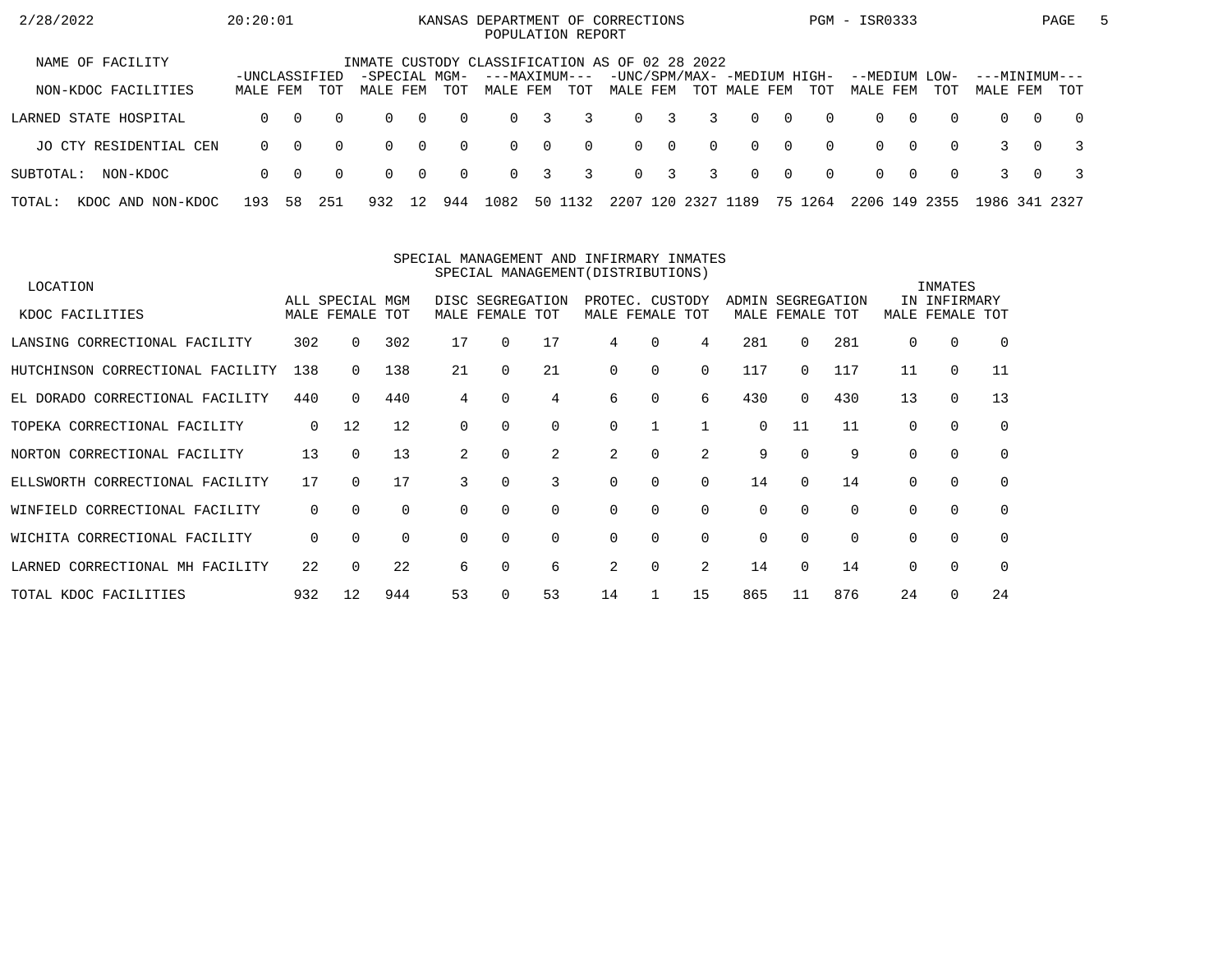2/28/2022 20:20:01 KANSAS DEPARTMENT OF CORRECTIONS PGM - ISR0333 PAGE 6 POPULATION REPORT

### DISTRIBUTION OF IN-STATE PAROLE CASELOAD BY LEVEL OF SUPERVISION

|                                                                                                                                                                                                                                   | ALL LEVELS<br>MALE FEMALE TOT MALE FEMALE TOT                                          |                                                                                          |                                                                             |                                                                                               | HIGH                                                                                                 |                                                                                                    |                                                                       | CLOSE/MODERATE<br>MALE FEMALE TOT                                     |                                                                                   |                                                                                             | MODERATE/LOW-MOD<br>MALE FEMALE TOT                                              |                                                                                 |                                                                                       | LOW<br>MALE FEMALE TOT                                                                                      |                                                                                                       |                                                                                                | UNCLASSIFIED<br>MALE FEMALE TOT                                                   |                                                                                                     |
|-----------------------------------------------------------------------------------------------------------------------------------------------------------------------------------------------------------------------------------|----------------------------------------------------------------------------------------|------------------------------------------------------------------------------------------|-----------------------------------------------------------------------------|-----------------------------------------------------------------------------------------------|------------------------------------------------------------------------------------------------------|----------------------------------------------------------------------------------------------------|-----------------------------------------------------------------------|-----------------------------------------------------------------------|-----------------------------------------------------------------------------------|---------------------------------------------------------------------------------------------|----------------------------------------------------------------------------------|---------------------------------------------------------------------------------|---------------------------------------------------------------------------------------|-------------------------------------------------------------------------------------------------------------|-------------------------------------------------------------------------------------------------------|------------------------------------------------------------------------------------------------|-----------------------------------------------------------------------------------|-----------------------------------------------------------------------------------------------------|
| NORTHERN REGION TOTAL<br>KANSAS CITY TOTAL<br><b>OTHER</b><br>KANSAS OFFENDERS<br>COMPACT PAROLE<br>ON SUPERVISION<br>PENDING INVEST<br>WAIT RPT INSTR<br>COMPACT PROBATION<br>ON SUPERVISION<br>PENDING INVEST<br>WAIT RPT INSTR | 2363<br>633<br>633<br>407<br>93<br>70<br>22<br>$\overline{1}$<br>133<br>104<br>8<br>21 | 400<br>92<br>92<br>44<br>7<br>4<br>2<br>1<br>41<br>27<br>3<br>11                         | 2763<br>725<br>725<br>451<br>100<br>74<br>24<br>2<br>174<br>131<br>11<br>32 | 189<br>44<br>44<br>36<br>5<br>3<br>2<br>0<br>3<br>3<br>$\Omega$<br>$\mathbf 0$                | 26<br>3<br>3<br>2<br>$\cap$<br>$\Omega$<br>$\Omega$<br>$\Omega$<br>1<br>1<br>$\Omega$<br>$\Omega$    | 215<br>47<br>47<br>38<br>5<br>3<br>$\overline{2}$<br>$\mathbf 0$<br>4<br>4<br>$\Omega$<br>$\Omega$ | 1008<br>264<br>264<br>189<br>32<br>28<br>4<br>0<br>43<br>35<br>5<br>3 | 146<br>29<br>29<br>15<br>5<br>3<br>9<br>U<br>3                        | 1154<br>293<br>293<br>204<br>37<br>31<br>.5<br>$\mathbf{1}$<br>52<br>41<br>5<br>6 | 602<br>223<br>223<br>127<br>37<br>33<br>4<br>$\overline{0}$<br>59<br>55<br>$\mathbf 0$<br>4 | 101<br>36<br>36<br>16<br>1<br>1<br>$\Omega$<br>$\mathbf 0$<br>19<br>15<br>1<br>3 | 703<br>259<br>259<br>143<br>38<br>34<br>4<br>$\Omega$<br>78<br>70<br>1<br>7     | 345<br>34<br>34<br>18<br>3<br>$\overline{2}$<br>1<br>$\Omega$<br>13<br>8<br>1<br>4    | 84<br>8<br>8<br>3<br>$\Omega$<br>$\Omega$<br>$\Omega$<br>$\Omega$<br>5<br>4<br>$\Omega$<br>$\mathbf{1}$     | 429<br>42<br>42<br>21<br>3<br>$\overline{2}$<br>$\mathbf{1}$<br>$\Omega$<br>18<br>12<br>1<br>5        | 219<br>68<br>68<br>37<br>16<br>$\overline{4}$<br>11<br>$\mathbf{1}$<br>15<br>3<br>2<br>10      | 43<br>16<br>16<br>8<br>1<br>0<br>1<br>$\Omega$<br>7<br>1<br>2<br>4                | 262<br>84<br>84<br>45<br>17<br>4<br>12<br>$\mathbf{1}$<br>22<br>4<br>4<br>14                        |
| TOPEKA TOTAL<br><b>OTHER</b><br>KANSAS OFFENDERS<br>COMPACT PAROLE<br>ON SUPERVISION<br>PENDING INVEST<br>COMPACT PROBATION<br>ON SUPERVISION<br>PENDING INVEST<br>WAIT RPT INSTR                                                 | 289<br>289<br>244<br>19<br>11<br>8<br>26<br>15<br>2<br>9                               | 56<br>56<br>48<br>$\Omega$<br>$\cap$<br>$\Omega$<br>8<br>5<br>$\mathbf{1}$<br>2          | 345<br>345<br>292<br>19<br>11<br>8<br>34<br>20<br>3<br>11                   | 33<br>33<br>29<br>$\overline{2}$<br>2<br>$\mathbf 0$<br>2<br>1<br>$\mathbf 0$<br>1            | 6<br>6<br>4<br>$\Omega$<br>$\Omega$<br>$\Omega$<br>2<br>$\overline{a}$<br>$\mathbf 0$<br>$\Omega$    | 39<br>39<br>33<br>$\overline{2}$<br>2<br>$\mathbf 0$<br>4<br>3<br>$\mathbf 0$<br>$\mathbf 1$       | 193<br>193<br>167<br>12<br>6<br>6<br>14<br>11<br>1<br>2               | 32<br>32<br>28<br>$\Omega$<br>$\Omega$<br>$\Omega$<br>1<br>1<br>2     | 225<br>225<br>195<br>12<br>6<br>6<br>18<br>12<br>2<br>4                           | 35<br>35<br>28<br>3<br>3<br>0<br>4<br>$\mathbf 0$<br>$\mathbf 1$<br>3                       | 9<br>9<br>8<br>0<br>$\Omega$<br>0<br>1<br>1<br>0<br>0                            | 44<br>44<br>36<br>3<br>3<br>$\mathbf 0$<br>5<br>$\mathbf 1$<br>1<br>3           | 10<br>10<br>6<br>O<br>$\Omega$<br>0<br>4<br>3<br>$\mathbf 0$<br>1                     | 3<br>3<br>2<br>$\Omega$<br>$\Omega$<br>$\mathbf 0$<br>$\mathbf{1}$<br>1<br>$\mathbf 0$<br>$\Omega$          | 13<br>13<br>8<br>$\Omega$<br>$\Omega$<br>$\mathbf 0$<br>5<br>4<br>$\Omega$<br>1                       | 18<br>18<br>14<br>$\overline{2}$<br>$\cap$<br>2<br>2<br>$\Omega$<br>$\Omega$<br>$\overline{2}$ | 6<br>6<br>6<br>$\Omega$<br>$\Omega$<br>$\Omega$<br>$\Omega$<br>$\Omega$<br>0<br>0 | 24<br>24<br>20<br>$\overline{a}$<br>$\Omega$<br>2<br>2<br>$\Omega$<br>$\mathbf 0$<br>$\overline{2}$ |
| OLATHE TOTAL<br><b>OTHER</b><br>KANSAS OFFENDERS<br>COMPACT PAROLE<br>ON SUPERVISION<br>PENDING INVEST<br>WAIT RPT INSTR<br>COMPACT PROBATION<br>ON SUPERVISION<br>PENDING INVEST<br>WAIT RPT INSTR                               | 556<br>556<br>331<br>62<br>46<br>14<br>2<br>163<br>123<br>9<br>31                      | 126<br>126<br>54<br>14<br>12<br>$\mathbf 1$<br>$\mathbf{1}$<br>58<br>50<br>$\Omega$<br>8 | 682<br>682<br>385<br>76<br>58<br>15<br>3<br>221<br>173<br>9<br>39           | 27<br>27<br>26<br>$\Omega$<br>0<br>$\Omega$<br>$\Omega$<br>1<br>-1<br>$\mathbf 0$<br>$\Omega$ | 6<br>6<br>6<br>$\Omega$<br>0<br>$\Omega$<br>$\Omega$<br>$\Omega$<br>$\Omega$<br>$\Omega$<br>$\Omega$ | 33<br>33<br>32<br>$\Omega$<br>0<br>$\Omega$<br>$\Omega$<br>1<br>1<br>$\mathbf 0$<br>$\Omega$       | 142<br>142<br>101<br>16<br>11<br>5<br>$\Omega$<br>25<br>20<br>1<br>4  | 29<br>29<br>21<br>2<br>2<br>O<br>U<br>$\Omega$<br>$\Omega$            | 171<br>171<br>122<br>18<br>13<br>5<br>$\Omega$<br>31<br>26<br>$\mathbf{1}$<br>4   | 64<br>64<br>40<br>10<br>8<br>$\mathbf{1}$<br>1<br>14<br>9<br>1<br>4                         | 13<br>13<br>9<br>2<br>2<br>0<br>$\Omega$<br>2<br>2<br>0<br>0                     | 77<br>77<br>49<br>12<br>10<br>$\mathbf 1$<br>$\mathbf{1}$<br>16<br>11<br>1<br>4 | 272<br>272<br>134<br>27<br>25<br>$\mathbf{1}$<br>$\mathbf{1}$<br>111<br>92<br>2<br>17 | 68<br>68<br>12<br>8<br>7<br>$\mathbf 1$<br>$\Omega$<br>48<br>41<br>$\overline{0}$<br>7                      | 340<br>340<br>146<br>35<br>32<br>$\overline{2}$<br>$\mathbf{1}$<br>159<br>133<br>2<br>24              | 51<br>51<br>30<br>q<br>2<br>$\cap$<br>12<br>-1<br>5<br>6                                       | 10<br>10<br>6<br>2<br>$\mathbf 1$<br>0<br>1<br>2<br>1<br>0<br>$\mathbf{1}$        | 61<br>61<br>36<br>11<br>3<br>$\mathbf{1}$<br>14<br>$\overline{2}$<br>5<br>7                         |
| LANSING<br>KANSAS OFFENDERS<br>COMPACT PAROLE<br>ON SUPERVISION<br>PENDING INVEST<br>COMPACT PROBATION<br>ON SUPERVISION<br>PENDING INVEST<br>WAIT RPT INSTR                                                                      | 94<br>61<br>18<br>15<br>3<br>15<br>12<br>2<br>1                                        | 12<br>6<br>1<br>$\mathbf 1$<br>$\Omega$<br>5<br>$\Omega$<br>$\Omega$                     | 106<br>67<br>19<br>16<br>3<br>20<br>17<br>2<br>1                            | 3<br>3<br>0<br>0<br>$\Omega$<br>$\Omega$<br>$\mathbf 0$<br>$\Omega$<br>$\mathbf 0$            | 1<br>$\mathbf{1}$<br>$\Omega$<br>$\Omega$<br>$\Omega$<br>$\Omega$<br>$\Omega$<br>0<br>$\mathbf 0$    | 4<br>4<br>0<br>$\mathbf 0$<br>$\Omega$<br>0<br>$\mathbf 0$<br>$\mathbf 0$<br>$\mathbf 0$           | 38<br>27<br>4<br>4<br>0<br>7<br>7<br>0<br>0                           | 1<br>1<br>O<br>$\Omega$<br>O<br>∩<br>$\Omega$<br>$\Omega$<br>$\Omega$ | 39<br>28<br>4<br>4<br>$\Omega$<br>7<br>7<br>$\mathbf 0$<br>$\mathbf 0$            | 41<br>26<br>11<br>11<br>$\Omega$<br>4<br>$\overline{4}$<br>$\mathbf 0$<br>$\mathbf 0$       | 8<br>3<br>1<br>1<br>0<br>4<br>4<br>0<br>0                                        | 49<br>29<br>12<br>12<br>$\Omega$<br>8<br>$\mathsf{R}$<br>$\Omega$<br>$\Omega$   | 3<br>2<br>0<br>$\Omega$<br>$\Omega$<br>1<br>$\mathbf{1}$<br>$\Omega$<br>$\Omega$      | 1<br>$\Omega$<br>$\Omega$<br>$\mathbf 0$<br>$\Omega$<br>$\mathbf{1}$<br>$\mathbf 1$<br>$\Omega$<br>$\Omega$ | 4<br>$\overline{2}$<br>0<br>$\mathbf 0$<br>$\Omega$<br>2<br>$\overline{2}$<br>$\Omega$<br>$\mathbf 0$ | 9<br>3<br>3<br>$\Omega$<br>3<br>3<br>$\Omega$<br>$\overline{c}$<br>$\mathbf 1$                 | 1<br>1<br>0<br>$\Omega$<br>$\Omega$<br>O<br>$\Omega$<br>$\Omega$<br>$\Omega$      | 10<br>4<br>3<br>$\Omega$<br>3<br>3<br>$\mathbf 0$<br>$\mathbf{1}$                                   |
| ATCHISON<br>KANSAS OFFENDERS<br>COMPACT PAROLE<br>ON SUPERVISION<br>PENDING INVEST<br>COMPACT PROBATION                                                                                                                           | 69<br>44<br>9<br>5<br>4<br>16                                                          | 8<br>$\overline{2}$<br>3<br>3<br>$\cap$<br>3                                             | 77<br>46<br>12<br>8<br>4<br>19                                              | 6<br>5<br>0<br>$\Omega$<br>$\Omega$<br>1                                                      | 2<br>1<br>1<br>1<br>$\mathbf 0$<br>$\Omega$                                                          | 8<br>6<br>1<br>1<br>$\mathbf 0$<br>1                                                               | 40<br>30<br>4<br>4<br>0<br>6                                          | 4<br>1<br>2<br>2<br>0<br>1                                            | 44<br>31<br>6<br>6<br>$\mathbf 0$<br>7                                            | 13<br>5<br>2<br>1<br>1<br>6                                                                 | 2<br>0<br>0<br>0<br>0<br>2                                                       | 15<br>5<br>2<br>1<br>1<br>8                                                     | 2<br>1<br>$\Omega$<br>$\Omega$<br>0<br>1                                              | $\Omega$<br>$\Omega$<br>$\Omega$<br>$\Omega$<br>$\mathbf 0$<br>$\Omega$                                     | 2<br>1<br>$\mathbf 0$<br>0<br>$\mathbf 0$<br>$\mathbf{1}$                                             | 8<br>3<br>3<br>$\Omega$<br>3<br>$\overline{2}$                                                 | $\mathbf 0$<br>$\Omega$<br>0<br>O<br>0<br>$\Omega$                                | 8<br>3<br>3<br>$\Omega$<br>3<br>$\overline{2}$                                                      |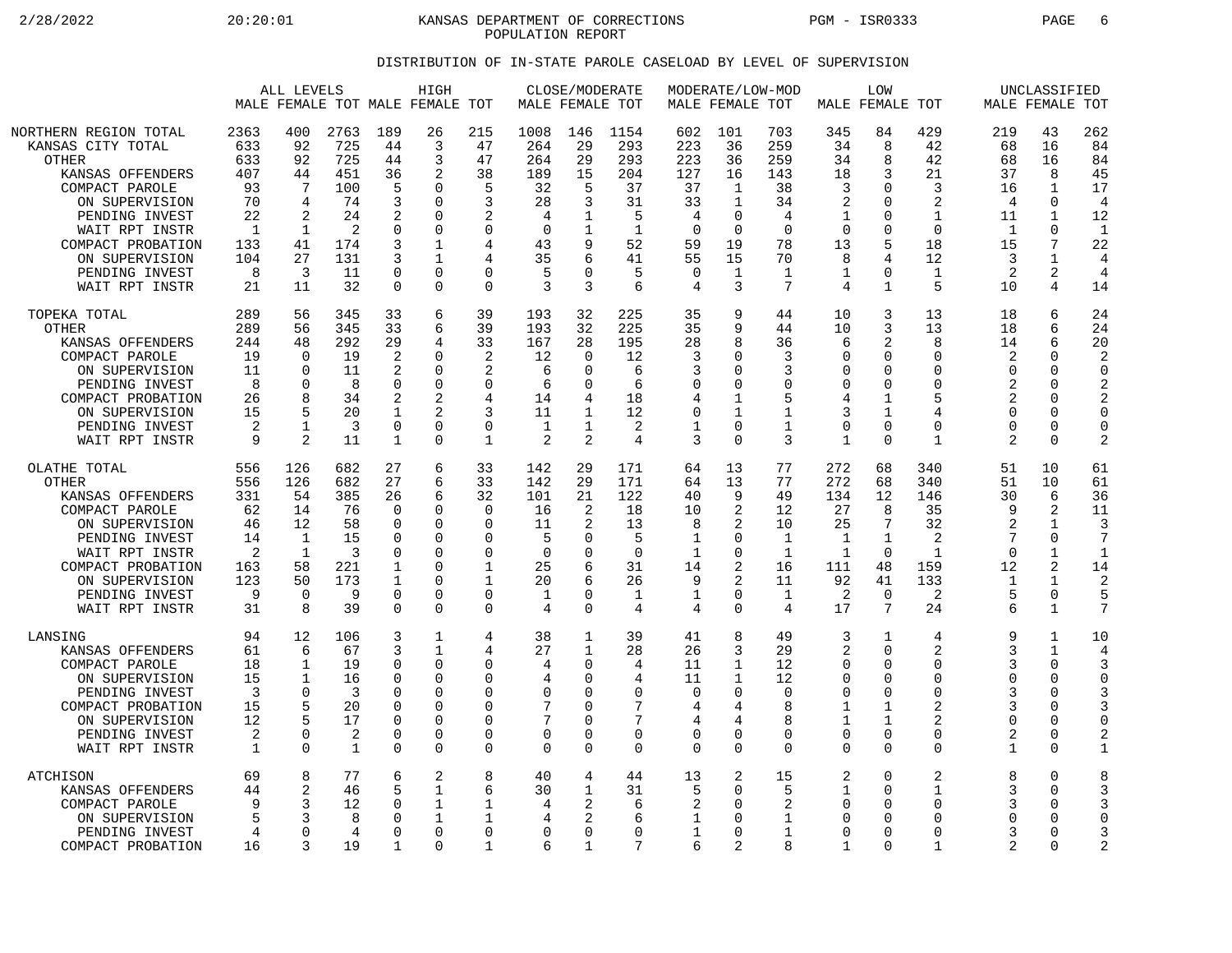2/28/2022 20:20:01 KANSAS DEPARTMENT OF CORRECTIONS PGM - ISR0333 PAGE 7 POPULATION REPORT

### DISTRIBUTION OF IN-STATE PAROLE CASELOAD BY LEVEL OF SUPERVISION

|                                                                                                                                                                                   |                                                   | ALL LEVELS<br>MALE FEMALE TOT MALE FEMALE TOT                                           |                                                                          |                                                                                                          | HIGH                                                                                     |                                                                                                    | MALE FEMALE TOT                                                                 | CLOSE/MODERATE                                                                                        |                                                                        | MALE FEMALE TOT                                          |                                                                                                        | MODERATE/LOW-MOD                                                         | MALE FEMALE TOT                                                                                          | <b>LOW</b>                                                     |                                                                                                          | MALE FEMALE TOT                                                           | UNCLASSIFIED                                                                                    |                                                                                                               |
|-----------------------------------------------------------------------------------------------------------------------------------------------------------------------------------|---------------------------------------------------|-----------------------------------------------------------------------------------------|--------------------------------------------------------------------------|----------------------------------------------------------------------------------------------------------|------------------------------------------------------------------------------------------|----------------------------------------------------------------------------------------------------|---------------------------------------------------------------------------------|-------------------------------------------------------------------------------------------------------|------------------------------------------------------------------------|----------------------------------------------------------|--------------------------------------------------------------------------------------------------------|--------------------------------------------------------------------------|----------------------------------------------------------------------------------------------------------|----------------------------------------------------------------|----------------------------------------------------------------------------------------------------------|---------------------------------------------------------------------------|-------------------------------------------------------------------------------------------------|---------------------------------------------------------------------------------------------------------------|
| ON SUPERVISION<br>WAIT RPT INSTR                                                                                                                                                  | 12<br>4                                           | 2<br>$\mathbf 1$                                                                        | 14<br>5                                                                  | 1<br>$\mathbf 0$                                                                                         | 0<br>0                                                                                   | 1<br>$\Omega$                                                                                      | 5<br>$\mathbf{1}$                                                               | 1<br>$\Omega$                                                                                         | 6<br>$\mathbf{1}$                                                      | 5<br>$\mathbf{1}$                                        | $\mathbf 1$<br>$\mathbf{1}$                                                                            | 6<br>2                                                                   | 1<br>$\Omega$                                                                                            | 0<br>0                                                         | $\mathbf 1$<br>$\Omega$                                                                                  | 0<br>2                                                                    | $\mathbf 0$<br>$\Omega$                                                                         | $\mathbf 0$<br>$\overline{c}$                                                                                 |
| LAWRENCE<br>KANSAS OFFENDERS<br>COMPACT PAROLE<br>ON SUPERVISION<br>PENDING INVEST<br>COMPACT PROBATION<br>ON SUPERVISION<br>PENDING INVEST<br>WAIT RPT INSTR                     | 209<br>154<br>24<br>23<br>1<br>31<br>28<br>1<br>2 | 34<br>20<br>4<br>3<br>-1<br>10<br>8<br>1<br>$\mathbf{1}$                                | 243<br>174<br>28<br>26<br>$\overline{2}$<br>41<br>36<br>2<br>3           | 11<br>11<br>$\Omega$<br>$\mathbf 0$<br>$\Omega$<br>$\Omega$<br>$\mathbf 0$<br>$\Omega$<br>$\Omega$       | $\mathbf{1}$<br>$\mathbf{1}$<br>$\Omega$<br>O<br>0<br>O<br>0<br>0<br>0                   | 12<br>12<br>$\Omega$<br>$\mathbf 0$<br>$\Omega$<br>$\Omega$<br>$\Omega$<br>$\Omega$<br>$\mathbf 0$ | 48<br>35<br>4<br>3<br>9<br>6<br>1<br>$\overline{2}$                             | 6<br>3<br>1<br>1<br>$\mathbf 0$<br>2<br>$\overline{2}$<br>$\Omega$<br>$\Omega$                        | 54<br>38<br>5<br>4<br>$\mathbf{1}$<br>11<br>8<br>$\mathbf{1}$<br>2     | 135<br>100<br>18<br>18<br>$\Omega$<br>17<br>17<br>0<br>0 | 20<br>14<br>2<br>2<br><sup>0</sup><br>4<br>4<br>$\Omega$                                               | 155<br>114<br>20<br>20<br>$\Omega$<br>21<br>21<br>$\Omega$<br>$\Omega$   | 7<br>$\mathbf{1}$<br>1<br>1<br>$\mathbf 0$<br>5<br>5<br>$\mathbf 0$<br>$\mathbf 0$                       | 2<br>1<br>U<br>0<br>$\Omega$<br>1<br>1<br>$\Omega$<br>$\Omega$ | 9<br>$\overline{2}$<br>1<br>$\mathbf{1}$<br>$\mathbf 0$<br>6<br>6<br>$\Omega$<br>$\mathbf 0$             | 8<br>7<br>1<br>1<br>$\Omega$<br>U<br>0<br>0<br>$\Omega$                   | 5<br>1<br>1<br>0<br>$\mathbf{1}$<br>3<br>$\mathbf{1}$<br>1<br>$\mathbf{1}$                      | 13<br>8<br>$\overline{2}$<br>$\mathbf 1$<br>$\mathbf{1}$<br>3<br>$\mathbf{1}$<br>$\mathbf{1}$<br>$\mathbf{1}$ |
| SALINA<br>KANSAS OFFENDERS<br>COMPACT PAROLE<br>ON SUPERVISION<br>PENDING INVEST<br>COMPACT PROBATION<br>ON SUPERVISION<br>PENDING INVEST<br>WAIT RPT INSTR                       | 178<br>157<br>9<br>4<br>5<br>12<br>7<br>1<br>4    | 23<br>13<br>2<br>$\mathbf 1$<br>$\mathbf{1}$<br>8<br>6<br>1<br>$\mathbf{1}$             | 201<br>170<br>11<br>5<br>6<br>20<br>13<br>2<br>5                         | 13<br>10<br>3<br>$\mathbf 1$<br>2<br>$\Omega$<br>$\Omega$<br>$\mathbf 0$<br>$\Omega$                     | $\mathbf{1}$<br>1<br>0<br>0<br>O<br>0<br>O<br>0<br>0                                     | 14<br>11<br>3<br>1<br>2<br>$\Omega$<br>$\Omega$<br>$\mathbf 0$<br>$\Omega$                         | 123<br>111<br>4<br>$\overline{2}$<br>2<br>8<br>4<br>1<br>3                      | 18<br>10<br>1<br>1<br>$\Omega$<br>7<br>5<br>1<br>1                                                    | 141<br>121<br>5<br>3<br>2<br>15<br>9<br>2<br>4                         | 26<br>23<br>1<br>0<br>1<br>2<br>2<br>0<br>0              | 3<br>2<br><sup>0</sup><br><sup>0</sup><br><sup>0</sup><br>$\Omega$<br>$\Omega$                         | 29<br>25<br>1<br>$\mathbf 0$<br>1<br>3<br>3<br>0<br>$\Omega$             | 6<br>4<br>$\mathbf 0$<br>$\mathbf 0$<br>$\mathbf 0$<br>2<br>$\mathbf{1}$<br>$\mathbf 0$<br>$\mathbf{1}$  | 0<br>$\Omega$<br>$\Omega$<br>0<br>U<br>U<br>$\Omega$<br>0<br>0 | 6<br>4<br>0<br>$\Omega$<br>$\Omega$<br>2<br>1<br>$\mathbf 0$<br>1                                        | 10<br>9<br>1<br>1<br>$\Omega$<br>0<br>$\Omega$<br>0<br>0                  | 1<br>$\Omega$<br>1<br>$\mathbf 0$<br>1<br>$\Omega$<br>$\Omega$<br>0<br>$\Omega$                 | 11<br>9<br>2<br>$\mathbf{1}$<br>$\mathbf 1$<br>$\overline{0}$<br>C<br>0<br>$\mathbf 0$                        |
| GREAT BEND<br>KANSAS OFFENDERS<br>COMPACT PAROLE<br>ON SUPERVISION<br>PENDING INVEST<br>WAIT RPT INSTR<br>COMPACT PROBATION<br>ON SUPERVISION<br>PENDING INVEST<br>WAIT RPT INSTR | 99<br>87<br>6<br>4<br>1<br>1<br>6<br>3<br>1<br>2  | 5<br>$\overline{4}$<br>∩<br>$\Omega$<br>$\Omega$<br>∩<br>1<br>∩<br>1<br>$\Omega$        | 104<br>91<br>6<br>4<br>$\mathbf 1$<br>1<br>7<br>3<br>2<br>$\overline{2}$ | 14<br>13<br>$\mathbf 1$<br>1<br>$\Omega$<br>$\cap$<br>$\mathbf 0$<br>$\Omega$<br>$\mathbf 0$<br>$\Omega$ | $\mathbf 1$<br>$\mathbf{1}$<br>$\Omega$<br>0<br>0<br>O<br>0<br>O<br>$\Omega$<br>$\Omega$ | 15<br>14<br>$\mathbf{1}$<br>$\mathbf{1}$<br>$\Omega$<br>$\Omega$<br>0<br>$\Omega$<br>0<br>$\Omega$ | 46<br>40<br>$\overline{2}$<br>1<br>$\Omega$<br>1<br>4<br>2<br>1<br>$\mathbf{1}$ | 3<br>$\overline{2}$<br>$\Omega$<br>$\Omega$<br>$\Omega$<br>$\Omega$<br>1<br>$\Omega$<br>1<br>$\Omega$ | 49<br>42<br>2<br>$\mathbf{1}$<br>0<br>1<br>5<br>2<br>2<br>$\mathbf{1}$ | 20<br>18<br>2<br>2<br>0<br>0<br>0<br>0<br>0<br>0         | 1<br>$\mathbf{1}$<br><sup>0</sup><br>$\Omega$<br>O<br><sup>0</sup><br>$\Omega$<br>$\Omega$<br>$\Omega$ | 21<br>19<br>2<br>2<br>$\mathbf 0$<br>$\Omega$<br>0<br>0<br>0<br>$\Omega$ | 2<br>$\mathbf 0$<br>$\mathbf 0$<br>0<br>$\mathbf 0$<br>$\Omega$<br>2<br>1<br>$\mathbf 0$<br>$\mathbf{1}$ | 0<br>0<br>0<br>$\Omega$<br>0<br>U<br>0<br>U<br>0<br>$\Omega$   | 2<br>$\mathbf 0$<br>$\Omega$<br>$\Omega$<br>$\Omega$<br>$\Omega$<br>2<br>1<br>0<br>$\mathbf{1}$          | 17<br>16<br>1<br>0<br>$\mathbf{1}$<br>$\Omega$<br>0<br>O<br>0<br>$\Omega$ | 0<br>0<br>$\Omega$<br>$\Omega$<br>$\Omega$<br>$\Omega$<br>$\Omega$<br>$\Omega$<br>0<br>$\Omega$ | 17<br>16<br>$\mathbf{1}$<br>$\Omega$<br>$\mathbf{1}$<br>C<br>$\Omega$<br>$\Omega$<br>0<br>$\Omega$            |
| JUNCTION CITY<br>KANSAS OFFENDERS<br>COMPACT PAROLE<br>ON SUPERVISION<br>PENDING INVEST<br>COMPACT PROBATION<br>ON SUPERVISION<br>PENDING INVEST<br>WAIT RPT INSTR                | 111<br>84<br>10<br>7<br>3<br>17<br>6<br>3<br>8    | 27<br>19<br>$\overline{2}$<br>2<br>$\Omega$<br>6<br>3<br>$\mathbf{1}$<br>$\overline{2}$ | 138<br>103<br>12<br>9<br>3<br>23<br>9<br>4<br>10                         | 24<br>23<br>$\Omega$<br>$\Omega$<br>$\Omega$<br>1<br>$\mathbf 0$<br>$\Omega$<br>1                        | 3<br>3<br>0<br>$\Omega$<br>0<br>0<br>0<br>O<br>0                                         | 27<br>26<br>$\Omega$<br>$\Omega$<br>$\Omega$<br>1<br>0<br>$\Omega$<br>1                            | 61<br>46<br>7<br>4<br>3<br>8<br>5<br>1<br>$\mathfrak{D}$                        | 16<br>12<br>1<br>1<br>$\mathbf 0$<br>3<br>1<br>1<br>$\mathbf{1}$                                      | 77<br>58<br>8<br>5<br>3<br>11<br>6<br>2<br>3                           | 18<br>12<br>2<br>2<br>0<br>4<br>0<br>1<br>3              | 6<br>2<br>1<br>1<br>$\Omega$<br>3<br>2<br>$\Omega$<br>$\mathbf{1}$                                     | 24<br>14<br>3<br>3<br>0<br>7<br>2<br>1<br>4                              | 2<br>$\mathbf 1$<br>$\mathbf 0$<br>$\mathbf 0$<br>$\mathbf 0$<br>1<br>$\mathbf 0$<br>$\mathbf 0$<br>1    | 0<br>$\Omega$<br>0<br>U<br>0<br>U<br>0<br>0<br>$\Omega$        | 2<br>$\mathbf{1}$<br>$\mathbf 0$<br>$\Omega$<br>$\Omega$<br>1<br>$\mathbf 0$<br>$\Omega$<br>$\mathbf{1}$ | 6<br>2<br>1<br>$\mathbf{1}$<br>0<br>3<br>1<br>1<br>$\mathbf{1}$           | 2<br>2<br>$\Omega$<br>$\Omega$<br>$\Omega$<br>$\Omega$<br>0<br>$\Omega$<br>$\Omega$             | 8<br>4<br>$\mathbf{1}$<br>$\mathbf{1}$<br>$\mathbf 0$<br>3<br>$\mathbf{1}$<br>$\mathbf{1}$<br>$\mathbf{1}$    |
| NW COMM CORR<br>KANSAS OFFENDERS<br>COMPACT PAROLE<br>ON SUPERVISION<br>PENDING INVEST<br>COMPACT PROBATION<br>ON SUPERVISION<br>PENDING INVEST                                   | 107<br>91<br>8<br>7<br>1<br>8<br>3<br>2           | 15<br>12<br>1<br>$\mathbf{1}$<br>$\Omega$<br>2<br>2<br>$\Omega$                         | 122<br>103<br>9<br>8<br>1<br>10<br>5<br>2                                | 14<br>13<br>1<br>$\mathbf 1$<br>$\Omega$<br>$\mathbf 0$<br>$\Omega$<br>$\Omega$                          | 2<br>2<br>0<br>0<br>$\Omega$<br>O<br>O<br>U                                              | 16<br>15<br>1<br><sup>0</sup><br>0<br>$\Omega$<br>$\Omega$                                         | 53<br>50<br>3<br>2<br>1<br>$\Omega$<br>O<br>$\Omega$                            | 8<br>7<br>1<br>1<br>$\Omega$<br>$\Omega$<br>$\Omega$<br>$\Omega$                                      | 61<br>57<br>4<br>3<br>1<br>0<br>0<br>$\Omega$                          | 26<br>20<br>2<br>2<br>0<br>4<br>$\overline{a}$<br>0      | 3<br>2<br><sup>0</sup><br>$\Omega$<br><sup>0</sup><br>1<br>0                                           | 29<br>22<br>2<br>2<br>$\Omega$<br>5<br>3<br>$\Omega$                     | 7<br>4<br>1<br>1<br>0<br>2<br>1<br>1                                                                     | 2<br>1<br>$\Omega$<br>0<br>$\Omega$<br>1<br>1<br>$\Omega$      | 9<br>5<br>1<br>$\mathbf{1}$<br>$\Omega$<br>3<br>$\overline{2}$<br>1                                      | 7<br>4<br>1<br>$\mathbf{1}$<br>$\Omega$<br>2<br>$\Omega$<br>$\mathbf{1}$  | $\Omega$<br>$\Omega$<br>$\Omega$<br>$\Omega$<br>O<br>$\Omega$<br>$\Omega$<br>∩                  | 7<br>4<br>1<br>$\mathbf{1}$<br>C<br>$\overline{2}$<br>$\overline{0}$<br>$\mathbf{1}$                          |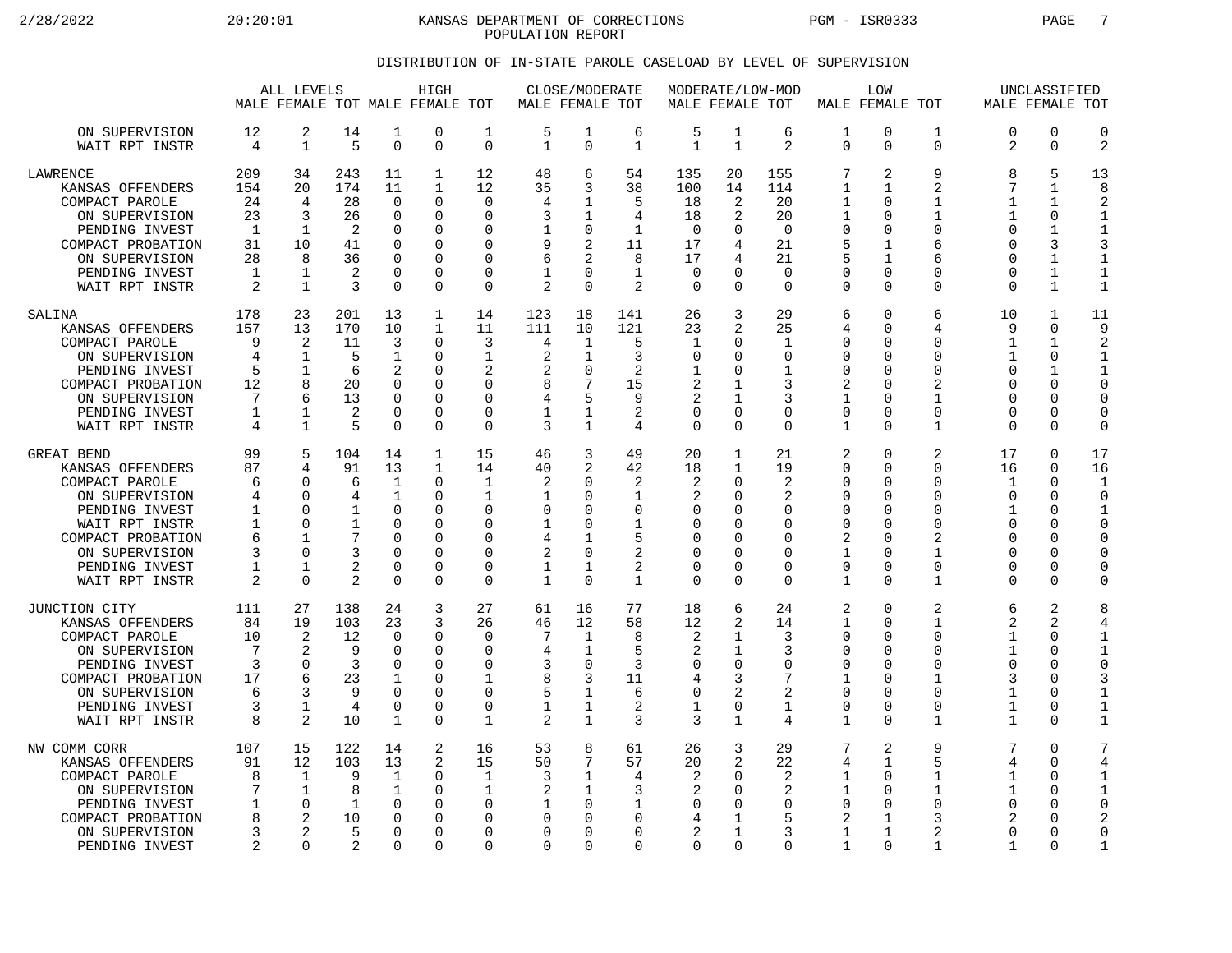2/28/2022 20:20:01 KANSAS DEPARTMENT OF CORRECTIONS PGM - ISR0333 PAGE 8 POPULATION REPORT

### DISTRIBUTION OF IN-STATE PAROLE CASELOAD BY LEVEL OF SUPERVISION

|                                                                                                                                                                                                | ALL LEVELS<br>MALE FEMALE TOT MALE FEMALE TOT                     |                                                                              |                                                                      |                                                                                       | HIGH                                                                                          |                                                                                                         | MALE FEMALE TOT                                             | CLOSE/MODERATE                                                                                        |                                                                           | MALE FEMALE TOT                                                 |                                                               | MODERATE/LOW-MOD                                                                  | MALE FEMALE TOT                                                                            | LOW                                              |                                                                                       |                                                                          | UNCLASSIFIED                                                                               | MALE FEMALE TOT                                                                                            |
|------------------------------------------------------------------------------------------------------------------------------------------------------------------------------------------------|-------------------------------------------------------------------|------------------------------------------------------------------------------|----------------------------------------------------------------------|---------------------------------------------------------------------------------------|-----------------------------------------------------------------------------------------------|---------------------------------------------------------------------------------------------------------|-------------------------------------------------------------|-------------------------------------------------------------------------------------------------------|---------------------------------------------------------------------------|-----------------------------------------------------------------|---------------------------------------------------------------|-----------------------------------------------------------------------------------|--------------------------------------------------------------------------------------------|--------------------------------------------------|---------------------------------------------------------------------------------------|--------------------------------------------------------------------------|--------------------------------------------------------------------------------------------|------------------------------------------------------------------------------------------------------------|
| WAIT RPT INSTR                                                                                                                                                                                 | 3                                                                 | $\Omega$                                                                     | 3                                                                    | $\Omega$                                                                              | $\Omega$                                                                                      | $\mathbf 0$                                                                                             | $\Omega$                                                    | $\Omega$                                                                                              | $\Omega$                                                                  | $\overline{2}$                                                  | $\Omega$                                                      | 2                                                                                 | $\mathbf 0$                                                                                | 0                                                | $\Omega$                                                                              | 1                                                                        | $\Omega$                                                                                   | $\mathbf{1}$                                                                                               |
| UNASSIGNED - NORTH                                                                                                                                                                             | 18                                                                | 2                                                                            | 20                                                                   | $\mathbf 0$                                                                           | $\mathbf 0$                                                                                   | $\mathbf 0$                                                                                             | $\Omega$                                                    | $\mathbf 0$                                                                                           | $\mathbf 0$                                                               | $\mathbf 1$                                                     | $\Omega$                                                      | $\mathbf{1}$                                                                      | $\mathbf 0$                                                                                | 0                                                | $\mathbf 0$                                                                           | 17                                                                       | 2                                                                                          | 19                                                                                                         |
| KANSAS OFFENDERS                                                                                                                                                                               | 18                                                                | $\overline{2}$                                                               | 20                                                                   | $\Omega$                                                                              | $\Omega$                                                                                      | $\mathbf 0$                                                                                             | $\Omega$                                                    | $\Omega$                                                                                              | $\Omega$                                                                  | 1                                                               | $\Omega$                                                      | $\mathbf{1}$                                                                      | $\Omega$                                                                                   | 0                                                | $\Omega$                                                                              | 17                                                                       | 2                                                                                          | 19                                                                                                         |
| SOUTHERN REGION TOTAL<br>WICHITA TOTAL<br>SEX OFFENDER UNIT<br>KANSAS OFFENDERS<br>COMPACT PAROLE<br>ON SUPERVISION<br>PENDING INVEST<br>COMPACT PROBATION<br>ON SUPERVISION<br>WAIT RPT INSTR | 2132<br>1569<br>92<br>77<br>7<br>5<br>2<br>8<br>7<br>$\mathbf{1}$ | 309<br>204<br>34<br>31<br>$\mathbf 1$<br>1<br>$\Omega$<br>2<br>2<br>$\Omega$ | 2441<br>1773<br>126<br>108<br>8<br>6<br>2<br>10<br>9<br>$\mathbf{1}$ | 218<br>174<br>8<br>8<br>0<br>$\Omega$<br>$\Omega$<br>$\Omega$<br>$\Omega$<br>$\Omega$ | 34<br>23<br>8<br>8<br>$\mathbf 0$<br>$\Omega$<br>$\Omega$<br>$\Omega$<br>$\Omega$<br>$\Omega$ | 252<br>197<br>16<br>16<br>$\mathbf 0$<br>$\Omega$<br>$\Omega$<br>$\Omega$<br>$\mathbf 0$<br>$\mathbf 0$ | 966<br>699<br>55<br>44<br>5<br>3<br>2<br>6<br>6<br>$\Omega$ | 125<br>81<br>20<br>17<br>$\mathbf 1$<br>1<br>$\Omega$<br>$\overline{2}$<br>$\overline{2}$<br>$\Omega$ | 1091<br>780<br>75<br>61<br>6<br>4<br>$\overline{2}$<br>8<br>8<br>$\Omega$ | 551<br>384<br>17<br>13<br>2<br>2<br>0<br>2<br>1<br>$\mathbf{1}$ | 74<br>43<br>3<br>3<br><sup>0</sup><br>∩<br>$\Omega$<br>∩<br>∩ | 625<br>427<br>20<br>16<br>2<br>2<br>$\Omega$<br>2<br>$\mathbf{1}$<br>$\mathbf{1}$ | 264<br>229<br>1<br>1<br>$\mathbf 0$<br>0<br>$\mathbf 0$<br>0<br>$\mathbf 0$<br>$\mathbf 0$ | 46<br>39<br>1<br>1<br>0<br>U<br>O<br>0<br>O<br>0 | 310<br>268<br>2<br>2<br>$\Omega$<br>U<br>$\Omega$<br>$\Omega$<br>$\Omega$<br>$\Omega$ | 133<br>83<br>11<br>11<br>$\Omega$<br>O<br>$\Omega$<br>O<br>0<br>$\Omega$ | 30<br>18<br>2<br>2<br>$\Omega$<br>$\Omega$<br>$\Omega$<br>$\Omega$<br>$\Omega$<br>$\Omega$ | 163<br>101<br>13<br>13<br>$\mathbf 0$<br>$\Omega$<br>$\Omega$<br>$\mathbf 0$<br>$\mathbf 0$<br>$\mathbf 0$ |
| <b>OTHER</b>                                                                                                                                                                                   | 1477                                                              | 170                                                                          | 1647                                                                 | 166                                                                                   | 15                                                                                            | 181                                                                                                     | 644                                                         | 61                                                                                                    | 705                                                                       | 367                                                             | 40                                                            | 407                                                                               | 228                                                                                        | 38                                               | 266                                                                                   | 72                                                                       | 16                                                                                         | 88                                                                                                         |
| KANSAS OFFENDERS                                                                                                                                                                               | 1267                                                              | 105                                                                          | 1372                                                                 | 163                                                                                   | 12                                                                                            | 175                                                                                                     | 586                                                         | 49                                                                                                    | 635                                                                       | 337                                                             | 28                                                            | 365                                                                               | 125                                                                                        | 7                                                | 132                                                                                   | 56                                                                       | 9                                                                                          | 65                                                                                                         |
| COMPACT PAROLE                                                                                                                                                                                 | 68                                                                | 15                                                                           | 83                                                                   | 2                                                                                     | $\mathbf{1}$                                                                                  | 3                                                                                                       | 25                                                          | 3                                                                                                     | 28                                                                        | 10                                                              | 4                                                             | 14                                                                                | 26                                                                                         | 4                                                | 30                                                                                    | 5                                                                        | 3                                                                                          | 8                                                                                                          |
| ON SUPERVISION                                                                                                                                                                                 | 62                                                                | 10                                                                           | 72                                                                   | 2                                                                                     | $\mathbf{1}$                                                                                  | 3                                                                                                       | 24                                                          | 1                                                                                                     | 25                                                                        | 10                                                              | 4                                                             | 14                                                                                | 25                                                                                         | 4                                                | 29                                                                                    | 1                                                                        | $\mathbf 0$                                                                                | $\mathbf{1}$                                                                                               |
| PENDING INVEST                                                                                                                                                                                 | 5                                                                 | 4                                                                            | 9                                                                    | $\Omega$                                                                              | $\mathbf 0$                                                                                   | $\Omega$                                                                                                | $\mathbf 1$                                                 | $\mathbf 1$                                                                                           | $\overline{2}$                                                            | $\mathbf 0$                                                     | <sup>0</sup>                                                  | $\Omega$                                                                          | $\mathbf 0$                                                                                | 0                                                | $\Omega$                                                                              | $\overline{4}$                                                           | 3                                                                                          | $\overline{7}$                                                                                             |
| WAIT RPT INSTR                                                                                                                                                                                 | $\mathbf{1}$                                                      | 1                                                                            | 2                                                                    | $\Omega$                                                                              | $\Omega$                                                                                      | $\Omega$                                                                                                | $\Omega$                                                    | 1                                                                                                     | $\mathbf{1}$                                                              | $\Omega$                                                        | ∩                                                             | $\Omega$                                                                          | $\mathbf{1}$                                                                               | $\Omega$                                         | $\mathbf{1}$                                                                          | $\Omega$                                                                 | $\Omega$                                                                                   | $\Omega$                                                                                                   |
| COMPACT PROBATION                                                                                                                                                                              | 142                                                               | 50                                                                           | 192                                                                  | $\mathbf{1}$                                                                          | $\overline{a}$                                                                                | 3                                                                                                       | 33                                                          | 9                                                                                                     | 42                                                                        | 20                                                              | 8                                                             | 28                                                                                | 77                                                                                         | 27                                               | 104                                                                                   | 11                                                                       | 4                                                                                          | 15                                                                                                         |
| ON SUPERVISION                                                                                                                                                                                 | 123                                                               | 35                                                                           | 158                                                                  | 1                                                                                     | $\mathfrak{D}$                                                                                | 3                                                                                                       | 32                                                          | 6                                                                                                     | 38                                                                        | 18                                                              | 4                                                             | 22                                                                                | 68                                                                                         | 22                                               | 90                                                                                    | 4                                                                        | $\mathbf{1}$                                                                               | 5                                                                                                          |
| PENDING INVEST                                                                                                                                                                                 | 6                                                                 | 5                                                                            | 11                                                                   | $\Omega$                                                                              | $\Omega$                                                                                      | 0                                                                                                       | $\Omega$                                                    | 2                                                                                                     | 2                                                                         | 0                                                               | 1                                                             | 1                                                                                 | 1                                                                                          | $\mathbf 1$                                      | 2                                                                                     | 5                                                                        | $\mathbf{1}$                                                                               | 6                                                                                                          |
| WAIT RPT INSTR                                                                                                                                                                                 | 13                                                                | 10                                                                           | 23                                                                   | $\Omega$                                                                              | $\Omega$                                                                                      | $\Omega$                                                                                                | 1                                                           | $\mathbf{1}$                                                                                          | $\mathfrak{D}$                                                            | 2                                                               | 3                                                             | 5                                                                                 | 8                                                                                          | 4                                                | 12                                                                                    | 2                                                                        | $\mathfrak{D}$                                                                             | 4                                                                                                          |
| HUTCHINSON TOTAL                                                                                                                                                                               | 106                                                               | 14                                                                           | 120                                                                  | 7                                                                                     | 2                                                                                             | 9                                                                                                       | 72                                                          | 10                                                                                                    | 82                                                                        | 13                                                              | 2                                                             | 15                                                                                | 8                                                                                          | 0                                                | 8                                                                                     | 6                                                                        | $\Omega$                                                                                   | 6                                                                                                          |
| <b>OTHER</b>                                                                                                                                                                                   | 106                                                               | 14                                                                           | 120                                                                  | 7                                                                                     | $\overline{a}$                                                                                | 9                                                                                                       | 72                                                          | 10                                                                                                    | 82                                                                        | 13                                                              | 2                                                             | 15                                                                                | 8                                                                                          | 0                                                | 8                                                                                     | 6                                                                        | $\Omega$                                                                                   | 6                                                                                                          |
| KANSAS OFFENDERS                                                                                                                                                                               | 85                                                                | 13                                                                           | 98                                                                   | 7                                                                                     | 2                                                                                             | 9                                                                                                       | 60                                                          | 9                                                                                                     | 69                                                                        | 10                                                              | 2                                                             | 12                                                                                | 5                                                                                          | 0                                                | 5                                                                                     | 3                                                                        | $\Omega$                                                                                   | 3                                                                                                          |
| COMPACT PAROLE                                                                                                                                                                                 | 6                                                                 | $\mathbf 1$                                                                  | 7                                                                    | $\mathbf 0$                                                                           | $\mathbf 0$                                                                                   | 0                                                                                                       | $\mathbf{1}$                                                | $\mathbf{1}$                                                                                          | 2                                                                         | 3                                                               | ∩                                                             | 3                                                                                 | $\mathbf 0$                                                                                | 0                                                | $\Omega$                                                                              | 2                                                                        | 0                                                                                          | $\overline{2}$                                                                                             |
| ON SUPERVISION                                                                                                                                                                                 | 4                                                                 | $\Omega$                                                                     | 4                                                                    | $\Omega$                                                                              | $\Omega$                                                                                      | $\Omega$                                                                                                | $\Omega$                                                    | $\Omega$                                                                                              | $\Omega$                                                                  | 3                                                               | <sup>0</sup>                                                  | 3                                                                                 | 0                                                                                          | O                                                | $\Omega$                                                                              | 1                                                                        | $\Omega$                                                                                   | $\mathbf{1}$                                                                                               |
| PENDING INVEST                                                                                                                                                                                 | 2                                                                 | 1                                                                            | 3                                                                    | 0                                                                                     | $\Omega$                                                                                      | 0                                                                                                       | 1                                                           | 1                                                                                                     | 2                                                                         | 0                                                               | ∩                                                             | 0                                                                                 | $\mathbf 0$                                                                                | 0                                                | $\Omega$                                                                              | 1                                                                        | 0                                                                                          | $\mathbf{1}$                                                                                               |
| COMPACT PROBATION                                                                                                                                                                              | 15                                                                | $\Omega$                                                                     | 15                                                                   | $\Omega$                                                                              | $\Omega$                                                                                      | $\Omega$                                                                                                | 11                                                          | $\Omega$                                                                                              | 11                                                                        | $\Omega$                                                        | <sup>0</sup>                                                  | $\Omega$                                                                          | 3                                                                                          | 0                                                | 3                                                                                     | $\mathbf{1}$                                                             | $\Omega$                                                                                   | $\mathbf{1}$                                                                                               |
| ON SUPERVISION                                                                                                                                                                                 | 9                                                                 | U                                                                            | 9                                                                    | $\Omega$                                                                              | $\Omega$                                                                                      | $\Omega$                                                                                                | 7                                                           | $\Omega$                                                                                              | 7                                                                         | $\Omega$                                                        | ∩                                                             | $\Omega$                                                                          | $\overline{a}$                                                                             | 0                                                | $\overline{2}$                                                                        | $\Omega$                                                                 | $\Omega$                                                                                   | $\Omega$                                                                                                   |
| PENDING INVEST                                                                                                                                                                                 | 2                                                                 | 0                                                                            | 2                                                                    | $\mathbf 0$                                                                           | $\mathbf 0$                                                                                   | 0                                                                                                       | 1                                                           | $\Omega$                                                                                              | $\mathbf{1}$                                                              | 0                                                               | $\Omega$                                                      | $\mathbf 0$                                                                       | $\mathbf 0$                                                                                | 0                                                | $\mathbf 0$                                                                           | $\mathbf{1}$                                                             | 0                                                                                          | 1                                                                                                          |
| WAIT RPT INSTR                                                                                                                                                                                 | $\overline{4}$                                                    | $\Omega$                                                                     | 4                                                                    | $\Omega$                                                                              | $\Omega$                                                                                      | $\Omega$                                                                                                | 3                                                           | $\Omega$                                                                                              | 3                                                                         | $\Omega$                                                        | $\Omega$                                                      | $\Omega$                                                                          | $\mathbf{1}$                                                                               | 0                                                | $\mathbf{1}$                                                                          | $\Omega$                                                                 | $\Omega$                                                                                   | $\mathbf 0$                                                                                                |
| <b>GARDEN CITY</b>                                                                                                                                                                             | 157                                                               | 33                                                                           | 190                                                                  | 4                                                                                     | $\mathbf{1}$                                                                                  | 5                                                                                                       | 41                                                          | 10                                                                                                    | 51                                                                        | 106                                                             | 21                                                            | 127                                                                               | 2                                                                                          | 0                                                | 2                                                                                     | 4                                                                        | $\mathbf{1}$                                                                               | 5                                                                                                          |
| KANSAS OFFENDERS                                                                                                                                                                               | 72                                                                | 13                                                                           | 85                                                                   | 3                                                                                     | $\mathbf{1}$                                                                                  | 4                                                                                                       | 33                                                          | 8                                                                                                     | 41                                                                        | 35                                                              | 4                                                             | 39                                                                                | 1                                                                                          | 0                                                | 1                                                                                     | 0                                                                        | $\Omega$                                                                                   | $\mathbf 0$                                                                                                |
| COMPACT PAROLE                                                                                                                                                                                 | 32                                                                | 6                                                                            | 38                                                                   | 1                                                                                     | $\Omega$                                                                                      | 1                                                                                                       | 4                                                           | $\mathbf{1}$                                                                                          | 5                                                                         | 26                                                              | 5                                                             | 31                                                                                | 1                                                                                          | 0                                                | 1                                                                                     | <sup>0</sup>                                                             | $\Omega$                                                                                   | $\mathbf 0$                                                                                                |
| ON SUPERVISION                                                                                                                                                                                 | 30                                                                | 5                                                                            | 35                                                                   | 1                                                                                     | $\mathbf 0$                                                                                   | 1                                                                                                       | $\overline{2}$                                              | $\mathbf 0$                                                                                           | $\overline{2}$                                                            | 26                                                              | 5                                                             | 31                                                                                | $\mathbf{1}$                                                                               | 0                                                | 1                                                                                     | $\Omega$                                                                 | 0                                                                                          | $\mathbf 0$                                                                                                |
| PENDING INVEST                                                                                                                                                                                 | 2                                                                 | 1                                                                            | 3                                                                    | $\Omega$                                                                              | $\Omega$                                                                                      | 0                                                                                                       | $\overline{2}$                                              | 1                                                                                                     | 3                                                                         | $\Omega$                                                        | $\Omega$                                                      | $\Omega$                                                                          | $\mathbf 0$                                                                                | 0                                                | $\Omega$                                                                              | O                                                                        | 0                                                                                          | $\mathbf 0$                                                                                                |
| COMPACT PROBATION                                                                                                                                                                              | 53                                                                | 14                                                                           | 67                                                                   | $\mathbf 0$                                                                           | $\mathbf 0$                                                                                   | $\mathbf 0$                                                                                             | 4                                                           | $\mathbf{1}$                                                                                          | 5                                                                         | 45                                                              | 12                                                            | 57                                                                                | $\mathbf 0$                                                                                | 0                                                | $\Omega$                                                                              | 4                                                                        | $\mathbf{1}$                                                                               | 5                                                                                                          |
| ON SUPERVISION                                                                                                                                                                                 | 49                                                                | 13                                                                           | 62                                                                   | $\Omega$                                                                              | $\Omega$                                                                                      | $\Omega$                                                                                                | 4                                                           | $\mathbf{1}$                                                                                          | 5                                                                         | 45                                                              | 12                                                            | 57                                                                                | $\mathbf 0$                                                                                | 0                                                | $\Omega$                                                                              | <sup>0</sup>                                                             | $\Omega$                                                                                   | $\mathbf 0$                                                                                                |
| PENDING INVEST                                                                                                                                                                                 | 2                                                                 | 0                                                                            | 2                                                                    | 0                                                                                     | 0                                                                                             | 0                                                                                                       | $\Omega$                                                    | 0                                                                                                     | 0                                                                         | 0                                                               | 0                                                             | 0                                                                                 | $\mathbf 0$                                                                                | 0                                                | 0                                                                                     | 2                                                                        | 0                                                                                          | $\overline{2}$                                                                                             |
| WAIT RPT INSTR                                                                                                                                                                                 | $\overline{2}$                                                    | $\mathbf{1}$                                                                 | 3                                                                    | $\Omega$                                                                              | $\Omega$                                                                                      | $\Omega$                                                                                                | $\Omega$                                                    | $\Omega$                                                                                              | $\Omega$                                                                  | $\Omega$                                                        | $\Omega$                                                      | $\Omega$                                                                          | $\Omega$                                                                                   | 0                                                | $\Omega$                                                                              | $\overline{2}$                                                           | $\mathbf{1}$                                                                               | 3                                                                                                          |
| DODGE CITY                                                                                                                                                                                     | 28                                                                | 3                                                                            | 31                                                                   | 6                                                                                     | 1                                                                                             | 7                                                                                                       | 14                                                          | 1                                                                                                     | 15                                                                        | 5                                                               | 0                                                             | 5                                                                                 | 2                                                                                          | $\mathbf{1}$                                     | 3                                                                                     | $\mathbf 1$                                                              | 0                                                                                          | $\mathbf{1}$                                                                                               |
| KANSAS OFFENDERS                                                                                                                                                                               | 23                                                                | ζ                                                                            | 26                                                                   | 6                                                                                     | $\mathbf{1}$                                                                                  | 7                                                                                                       | 11                                                          | 1                                                                                                     | 12                                                                        | 5                                                               | $\Omega$                                                      | 5                                                                                 | $\Omega$                                                                                   | $\mathbf{1}$                                     | 1                                                                                     | $\mathbf{1}$                                                             | $\Omega$                                                                                   | $\mathbf 1$                                                                                                |
| COMPACT PAROLE                                                                                                                                                                                 | $\mathbf{1}$                                                      | 0                                                                            | $\mathbf{1}$                                                         | $\Omega$                                                                              | $\Omega$                                                                                      | 0                                                                                                       | 1                                                           | $\Omega$                                                                                              | $\mathbf 1$                                                               | 0                                                               | $\Omega$                                                      | $\Omega$                                                                          | $\mathbf 0$                                                                                | 0                                                | $\Omega$                                                                              | $\Omega$                                                                 | $\Omega$                                                                                   | $\mathbf 0$                                                                                                |
| ON SUPERVISION                                                                                                                                                                                 | 1                                                                 | $\Omega$                                                                     | 1                                                                    | $\Omega$                                                                              | $\Omega$                                                                                      | $\Omega$                                                                                                | 1                                                           | $\Omega$                                                                                              | $\mathbf{1}$                                                              | $\Omega$                                                        | $\Omega$                                                      | $\Omega$                                                                          | $\Omega$                                                                                   | 0                                                | $\Omega$                                                                              | <sup>0</sup>                                                             | $\Omega$                                                                                   | $\mathbf 0$                                                                                                |